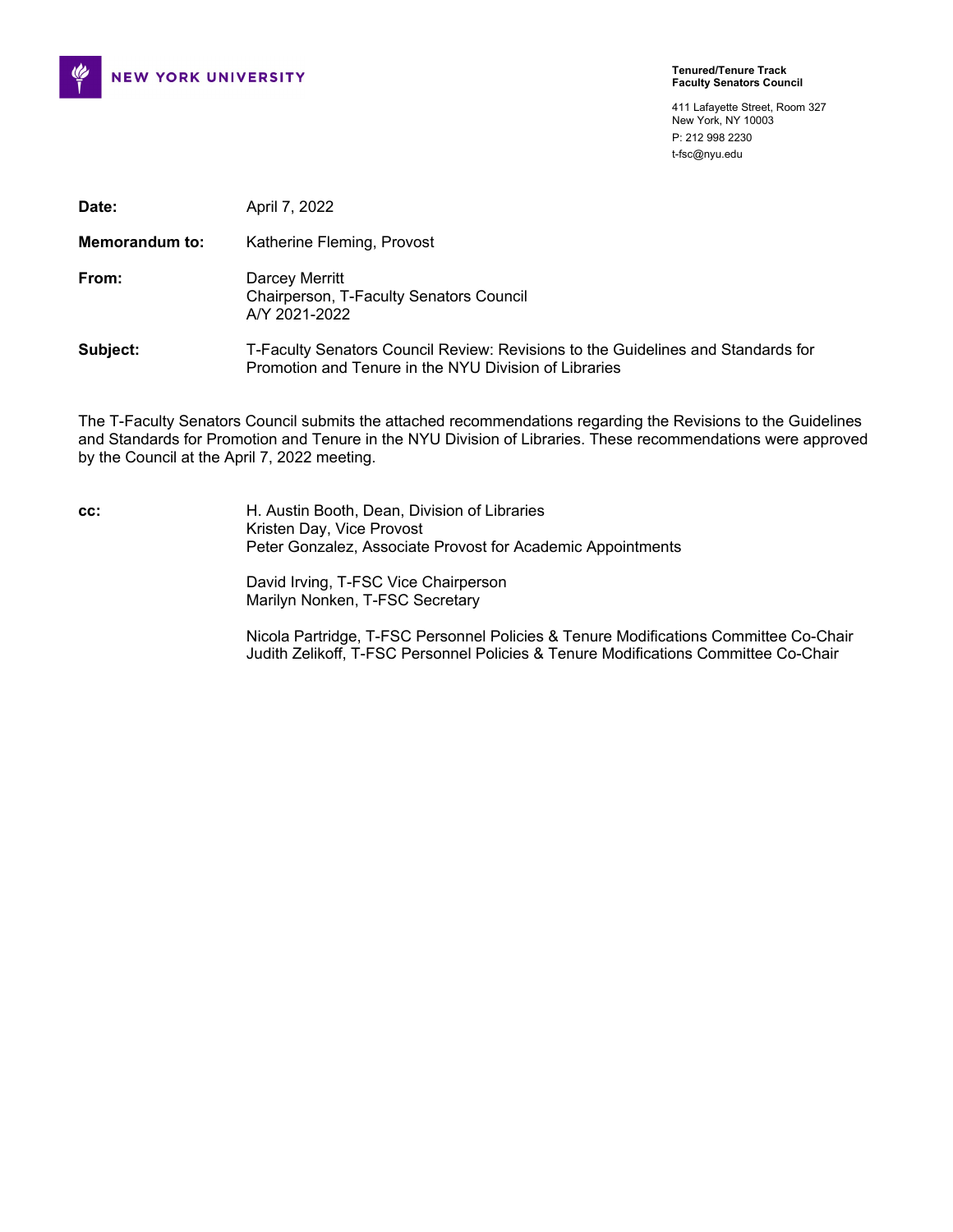**From:** NYU T-FSC Senate, Personnel Policies and Tenure Modifications Committee (PPTM), Jill Conte, Member

**To:** T-FSC

**Date:** 4/1/2022

**Re:** Guidelines and Standards for Promotion and Tenure NYU Division of Libraries

The PPTM Committee, Co-Chaired by Drs. Judith Zelikoff and Nicola Partridge, have thoroughly reviewed the submitted NYU Division of Libraries' *Guidelines and Standards for Promotion and Tenure*. The PPTM Committee met several times by Zoom to review and discuss (at length) the *Guidelines* document. As a Committee, we unanimously agreed on the edits and comments being presented to the T-FSC for discussion. Please find below a summary of our added, deleted, or questioned text highlighted in **yellow** and our rationale for such changes in *italics* for each section*.* Please note that this summary primarily reflects substantive changes. For expediency, smaller editorial suggestions regarding typos, punctuation, use of acronyms, etc. are marked in the accompanying PDF file of the guidelines document, but are not reflected in this cover letter.

#### **TABLE OF CONTENTS (p. 1)**

*Suggest numbering sections of the document for ease of navigation and reference.*

#### **INTRODUCTION (p. 1)**

a. "This Guidelines document supplements the NYU Libraries Faculty Bylaws, Libraries Faculty Handbook, the NYU Faculty Handbook, and the Promotion and Tenure Guidelines." *Broken link embedded in document. Consider linking to the website instead of the PDF: https://www.nyu.edu/faculty/governance-policies-and-procedures/faculty-handbook.html*

b. "As with all NYU and **Division of Libraries** policies, this document is subject to change, and the policies in effect at the time of an action will apply to that action." *Suggest spelling out in this introduction which libraries at NYU sit within the Division of Libraries and whose faculty members are subject to these guidelines.*

#### **APPOINTMENT (p. 2)**

#### **Academic Preparation for Probationary Initial Appointment to the Tenure and Tenure Track Faculty**

a. "The academic preparation for a probationary initial appointment to the Tenure and Tenure Track Faculty is normally established on the basis of a master's degree in library science from an institution accredited by the American Library Association, or a recognized foreign equivalent, and a second graduate degree." *Are these the criteria for appointment and promotion to this rank, or just initial appointment? Suggest clarifying the difference between the two.*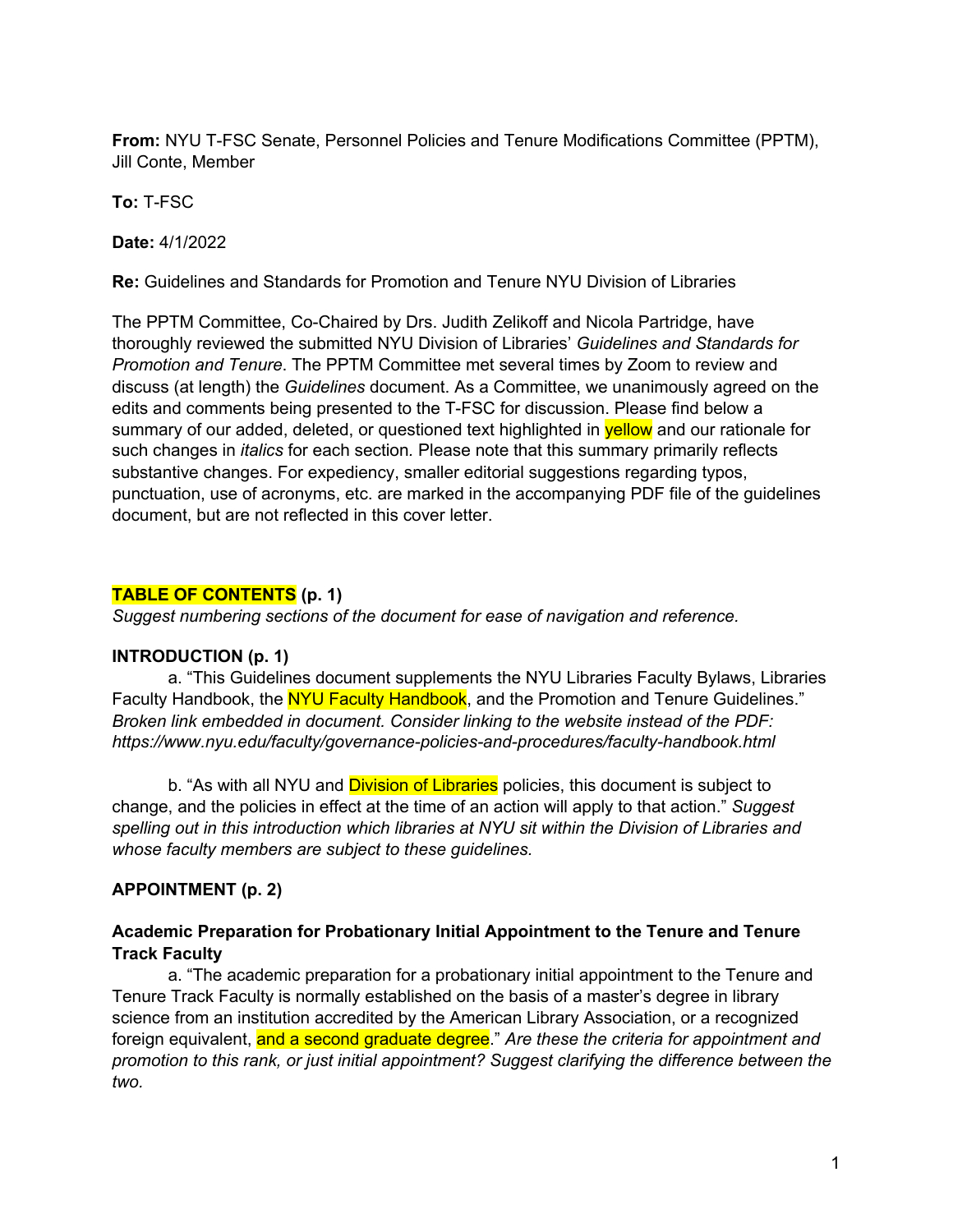#### **Criteria for Appointment and Promotion: Associate Curator**

b. "Full-time **service** in the rank of Library Associate will not be counted toward the attainment of tenure." *Does reference to "service" in this rank cover job performance, service, and scholarship/publications? Consider spelling out more fully what aspects of the job will or won't count toward the attainment of tenure during the period of employment in this rank.*

#### **Criteria for Appointment and Promotion: Curator**

c. "The candidate must also demonstrate outstanding achievements in **bibliographical** activities, in research, in education, and in other professional activities." *This is the only place where the phrase "bibliographical activities" appears in the document. Consider aligning the criteria in this section with those outlined in the Promotion to Curator section of these guidelines, which better reflect the language of the NYU P&T Guidelines. Also consider aligning this section with the criteria outlined in the NYU Faculty Handbook: "The rank of Professor should be granted only after careful consideration of the individual's character, scholarship, productivity, teaching ability, and reputation among peers in [their] own field, as well as [their] capacity for inclining students toward noteworthy attainments. It should be granted only to [faculty members] who have been so tested that there is reasonable certainty of their continuing usefulness throughout the remainder of their working years. It should never be granted as the reward of seniority and should be reserved as a mark of distinction in the field of scholarship and instruction. It should never be granted as a recognition of usefulness in administration."*

d. "The candidate must also demonstrate outstanding achievements in bibliographical activities, in research, in education, and in other professional activities." *Consider reconciling the*  language of "research" here with the aforementioned language of "scholarship or creative or *artistic work" for Associate Curator.*

e. "The candidate must also demonstrate outstanding achievements in bibliographical activities, in research, in education, and in other professional activities." *Is this a reference to the candidate's educational attainment(s) or the candidate's achievements as an educator? Consider aligning the language in this section with the criteria outlined in the Promotion to Curator section of these guidelines, which better reflect the language of the NYU P&T Guidelines.*

#### **STANDARDS (pp. 2-5)**

#### **Overview**

a. "The process for the election and responsibilities of the ARP are defined in the NYU Libraries Faculty Bylaws and Handbook." *As these are separate documents, consider unlinking and referring to them separately as "NYU Libraries Faculty Bylaws and Libraries Faculty Handbook" (as they were in the Introduction).*

b. "The tenure vetting process also includes review by the Libraries Tenure Advisory Committee (TAC), and it is informed by independent external evaluations and such other information as deemed appropriate by the ARP Panel, TAC, and ultimately the Provost." *Consider inserting "by the elected members of the Libraries Tenure Advisory Committee."*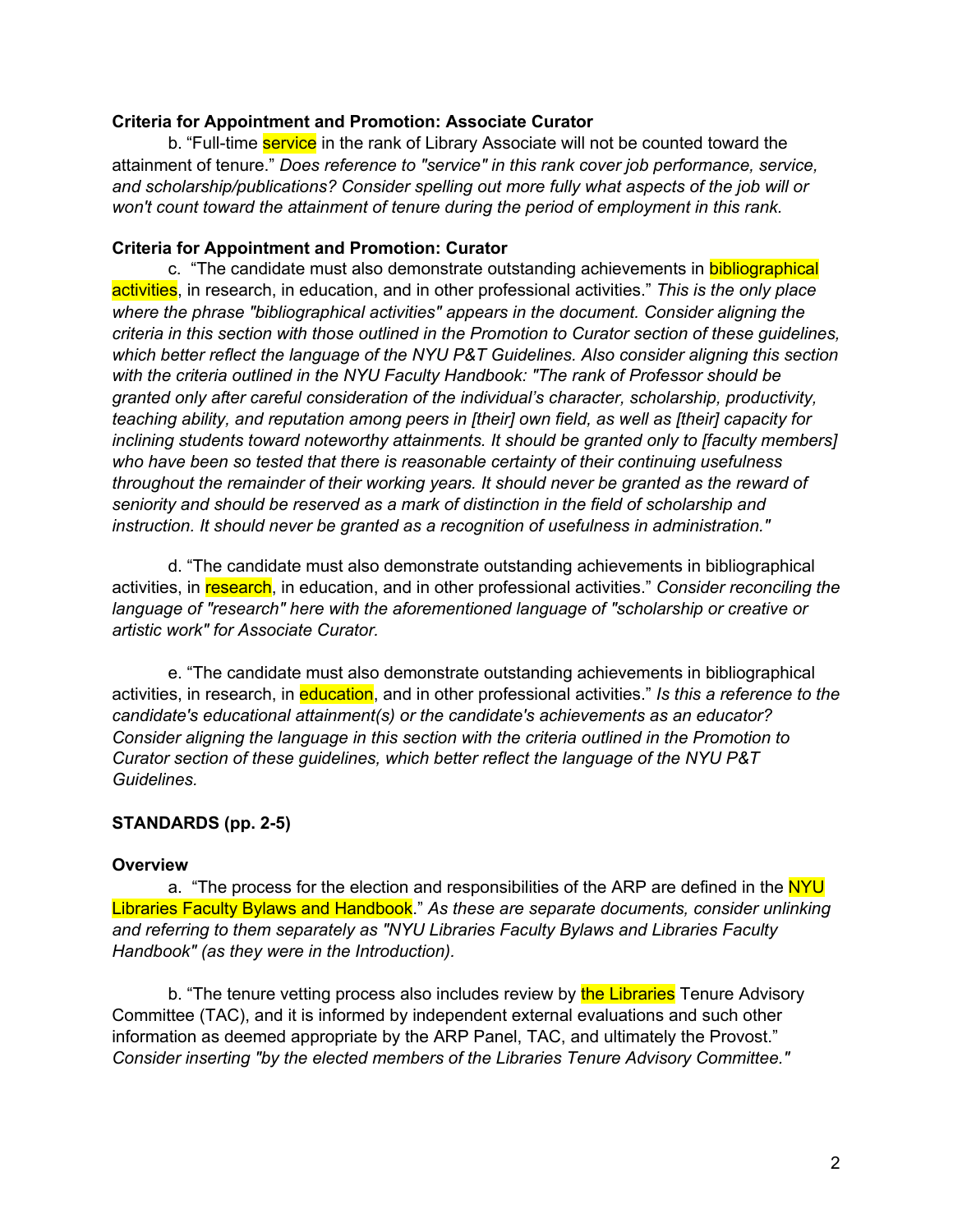c. "The tenure vetting process also includes review by the Libraries Tenure Advisory Committee (TAC), and it is informed by independent external evaluations and such other information as deemed appropriate by the ARP Panel, TAC, and ultimately the Provost." *Consider explaining this group earlier in the document along with ARP and define the purpose of TAC. See additional comments later in the document suggesting information be moved up for context.*

d. "...and it is informed by independent external evaluations and such other information as deemed appropriate by the ARP Panel, TAC, and ultimately the Provost." *Suggest adding a sentence here: "For additional details on this process, see Tenure Review section." Or better, give the section and number and refer to that in the text.*

e. "In the case of significantly divergent recommendations, the Dean may choose to seek additional information, but has no obligation to do so." *Suggest deleting the phrase "but has no obligation to do so."*

#### **Conferring of Tenure**

f. "The process of evaluating a candidate for tenure in the Division of Libraries is an inquiry…" *Suggest stating explicitly somewhere in this document that this is a 6-year tenure track where candidates apply for tenure at the end of their fifth year, and that the promotion and tenure process is "up or out."*

g. "Each case must be examined in **some** detail by making explicit comparisons, by delineating special strengths and acknowledging limits or weaknesses." *Suggest deleting the word "some."*

#### **Criteria for Tenure**

h. "A high standard of excellence in job performance is a prerequisite for tenure at NYU." *Is job performance weighted heavier than the other two criteria for tenure? If not, consider moving this sentence to the job performance section, below.*

#### **Promotion to Curator**

i. "In addition, it is required that the candidate provide evidence of **significant academic** achievement beyond the work considered at the point of having been awarded tenure." *This*  language isn't found in the NYU P&T Guidelines or Faculty Handbook. Would "significant *scholarly or creative or artistic achievements" be a more accurate description based on previous*  language in these guidelines? And if so, how is this requirement distinct from the publication of *new research and professional advancement, referenced in the sentence that follows? Consider clarifying.*

# **GUIDELINES (pp. 6-7)**

#### **Lateral Appointments**

a. "The Provost's Office has established a timeline for the review of tenure dockets, including new hires with tenure. In such cases, the Libraries must facilitate an accelerated review of the candidate's materials and submit completed dockets to the Provost Office no later than April 15 for a September 1st start date." *Both NYU P&T Guidelines and Faculty Handbook*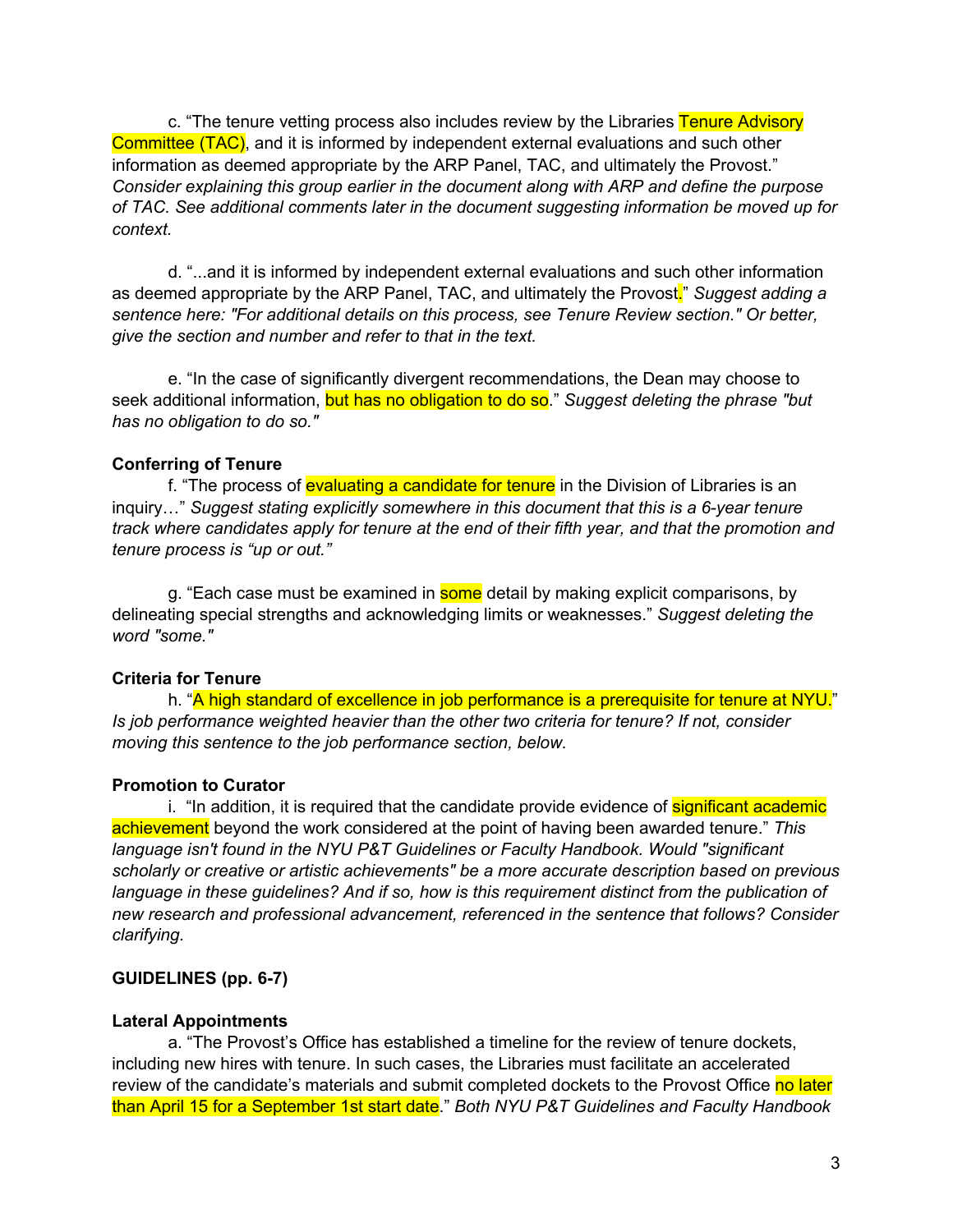*give June 1 as the date by which tenure dockets must be submitted to the Provost.*

b. "Preliminary materials (e.g. CV, statement of service and research interests, list of evaluators, and publications) will be needed as soon as possible for the ARP Panel." *Per NYU and Libraries P&T guidelines, candidates cannot identify or suggest evaluators. The ARP Panel generates this list itself and thus it is not supplied as "preliminary material." Consider deleting.*

### **Role of Division of Libraries Human Resources in Evaluation**

c. "All aspects of Tenure and Promotion procedures fall under the purview of faculty governance and are to be carried out by Libraries faculty, including the Dean, tenured elected members of the ARP and TAC." *Consider creating and including in these guidelines a flow diagram of the review process, which outlines all the participants and stages of review. See GSOM and LISOM guidelines for reference.*

# **PROCEDURES (p. 7)**

#### **Third Year Review**

a. "After an Assistant Curator has completed their third year in that rank, the Dean of Libraries shall consult the Appointment, Reappointment and Promotion Committee to assess the individual's progress toward achieving the standards for tenure and promotion to Associate Curator." *Because third year review materials are due March 1 during a candidate's third year of service, consider rewording this sentence to read: "As an Assistant Curator nears completion of their third year in that rank ...".*

#### **Third Year Review Process**

b. "The process for soliciting external letters is outlined below in the *Review* section." *Consider numbering sections of this document and then clarifying which section this refers to using its number designation and correct title/sub-title.*

#### **MATERIALS FOR CANDIDATE DOSSIERS (pp. 8-9)**

a. "A list of committees and other formal groups that the candidate served." *Suggest changing to "...on which the candidate has served."*

b. "In addition to the required materials, candidates may also include in their dossiers evidence of the quality of their scholarly, creative or artistic work, as appropriate. For example:" *Suggest including as examples in this list: competitive grant funding; evidence that demonstrates one's national or international reputation.*

# **TENURE REVIEW (pp. 9-13)**

a. **Composition of ARP, ARP Panels, and the TAC** *Suggest contextualizing ARP/P&T Panel and defining TAC earlier in the document. Consider incorporating more fully the language about these bodies from the Libraries bylaws to create a stand alone document (i.e., linking guidelines and bylaws may create confusion down the road). Again, create and include a flow diagram of the process.*

b. "Dossiers are assigned to a Panel composed of the **eligible** tenured members of the ARP." *Suggest spelling out explicitly what constitutes eligibility.*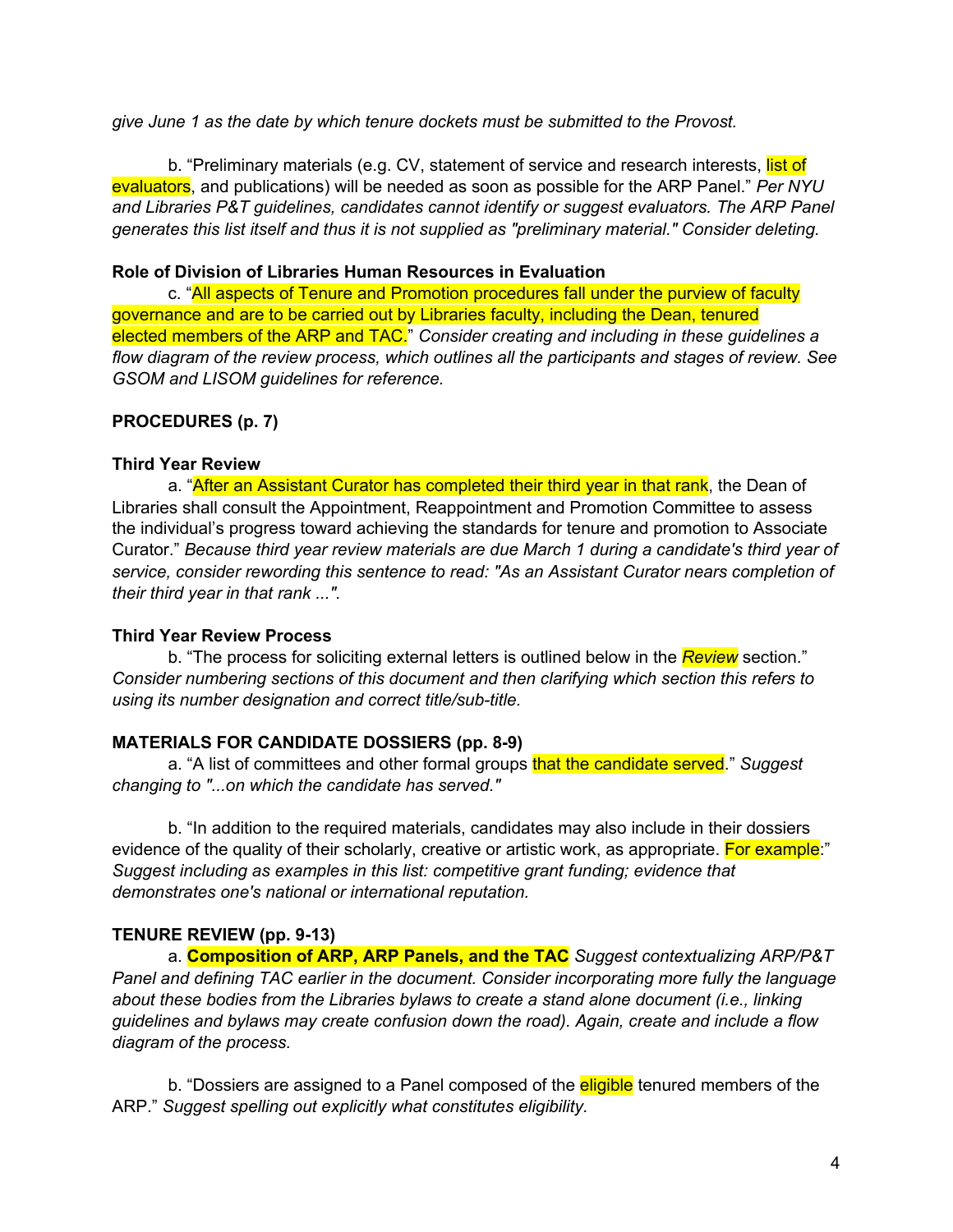c. "In cases in which there is not the requisite number of Curators to consider an application from Associate Curator to Curator, the Dean will assemble a panel of tenured faculty of appropriate rank (e.g., Full Professor) from other schools." *Consider adding "...the Dean will, in consultation with the Panel Chair or, if the Panel Chair is an Associate Curator, with Curators who are members of ARP,..." to align with language in NYU P&T Guidelines.*

d. **ARP Responsibilities and Process** *Consider moving the information in this section so it appears earlier in the document for context.*

#### **Structure and Requirements of ARP Panel Report**

e. "Although the ARP Panel may choose how to structure its report, the final version should contain five primary components: Assessment of Work Performance; Assessment of Research and Scholarship, and Assessment of Service; **Summary of Solicited letters**; and the Recommendation of the Panel." *Consider clarifying this heading. Is it to summarize the content of the letters or to summarize the evaluators' qualifications and their reasons for being chosen (per pp. 12-13 of this document and in the NYU P&T Guidelines)? Also, suggest spelling out how and where in the report the panel should incorporate feedback from evaluators; would this be in a sixth section?*

#### **Solicitation of Letters from External and Internal Evaluators**

f. "A complete ARP Panel docket for cases that involve the conferral of tenure or the promotion to Curator must include a minimum of five letters from **highly qualified external** evaluators." *Suggest adding a note about conflict of interest, per the NYU Faculty Handbook.*

g. "The list of evaluators need not be restricted to those at U.S. institutions; if appropriate, evaluations should be solicited from abroad." *Suggest changing "should" to "could."*

h. "If there is unpublished work to be considered, the **ARP Panel should ask external** evaluators to comment on the quality of the unpublished work." *Consider specifying somewhere explicitly in the document that the ARP panel identifies and solicits evaluators.* 

i. "As a professional courtesy, evaluators should be given six weeks to return their evaluations." *Suggest spelling out to whom the letters should be returned.*

j. "The ARP Panel should take special care to anticipate potential conflicts of interest when soliciting letters." *Suggest reiterating here what constitutes a conflict of interest.*

k. "Candidates have the right to specify the names of up to two individuals whom they do not want to be solicited and provide a rationale." *Suggest clarifying what the process is for relaying this info and to whom.*

I. "The evaluator must not be a scholar with whom the candidate has been closely associated, such as a thesis advisor or co-author. Co-authors will be acceptable reviewers only in certain fields, such as fields with very small membership or fields in which papers typically have a large number of authors." *Consider providing a timeframe for when two scholars are no longer considered "closely associated." For example, see GSOM and LISOM guidelines.*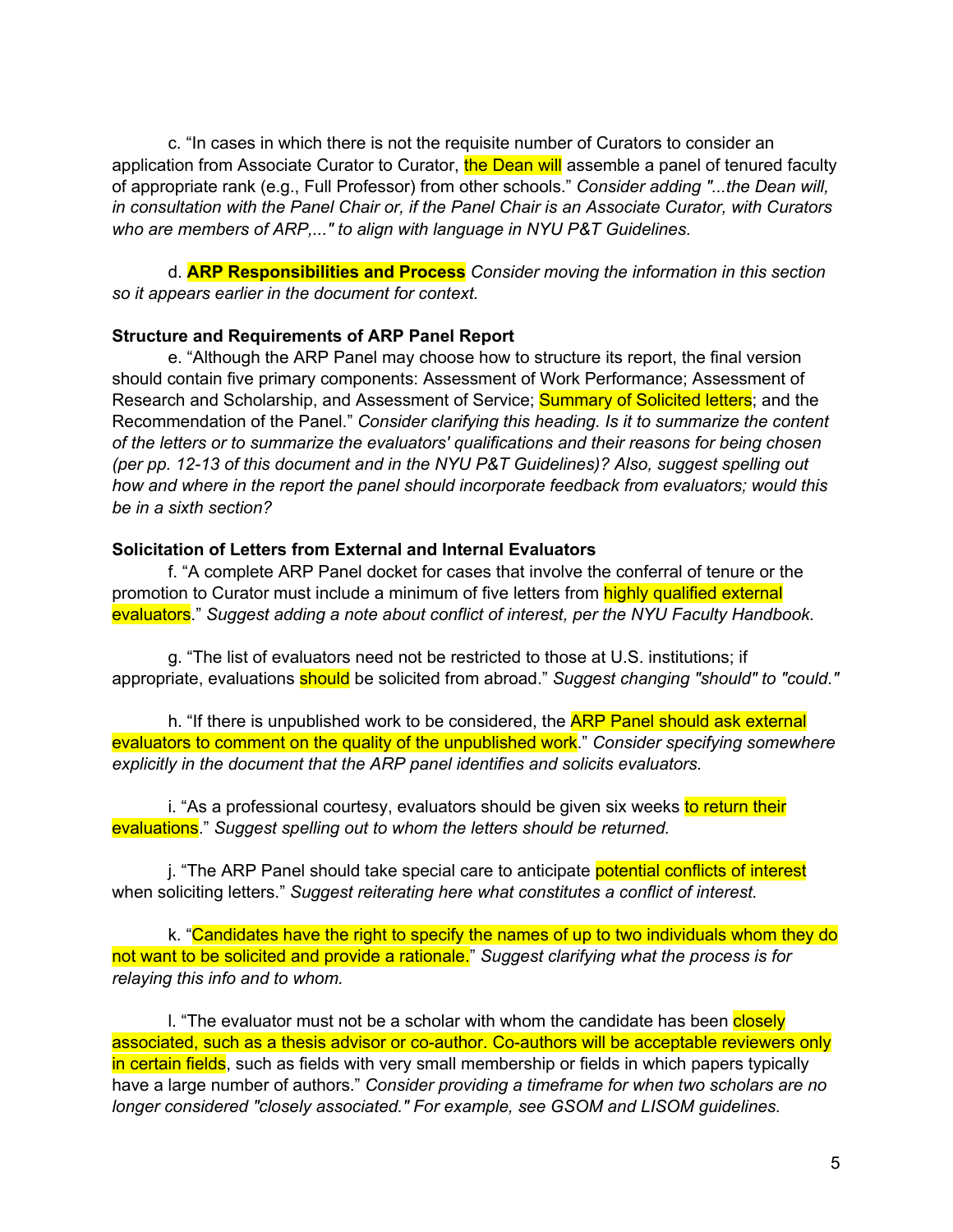m. "In all communications with evaluators, they should be assured that their letters will be held in strictest confidence and that the letters will be seen only by the ARP Panel, the Dean, the TAC, and the Provost's Office." *Suggest adding language here to communicate that each group with access to the materials must maintain confidentiality as well.*

#### **Recommendation of the ARP Panel**

n. "The Panel's letter must include a summary of its discussion preceding the vote, as well as a description for non-specialists of the place the candidate's work occupies in the relevant discipline or field." *Suggest adding more details about the voting process, e.g., closed vote, etc.*

#### **TENURE ADVISORY COMMITTEE ROLE (pp. 13-14)**

*Suggest moving this section earlier in the document for context.*

a. "This level of review by the TAC is intended to be the equivalent of the vote of the full faculty that other Departments at the University conduct." *Suggest changing from "other" to "some" (e.g., medical, dental, and nursing faculties don't conduct a faculty-wide vote).*

b. "In the event that a Dean's recommendation is contrary to that of the Panel and/or the TAC, the Dean will provide the respective **committee(s)** with their reasons. The **committee(s)** will then have ten business days in which to provide further information or counter-argument(s) before the Dean's final recommendation is made to the Provost." *Suggest specifying these committee(s) as the ARP Panel and TAC explicitly.*

c. "The Dean will ordinarily make a final recommendation to the Provost by April 15." *Consider adding language from NYU P&T Guidelines that outlines what the Dean submits to the Provost: "The Dean's recommendation to the Provost constitutes the definitive recommendation of the department and will be accompanied by the docket, the ARP recommendation, and the TAC recommendation." Also consider adding language about who will receive copies of the submission and correct the deadline, per the NYU Faculty Handbook: "The dean shall forward his or her recommendation by June 1 to the Provost, with a copy to the department head or chairperson and to the advisory body or, in schools without departmental organization, to the dean's advisory body. The dean's recommendation shall be accompanied by the recommendations he or she has received from the department head or chairperson and the advisory body."*

#### **GUIDELINES FOR APPEAL (p. 14)**

a. "Grievance procedures are explained in The Faculty Handbook." *Is this the NYU Faculty Handbook or the Libraries? Consider clarifying.*

#### **REVIEW SCHEDULE FOR GUIDELINES**

a. "Once changes to policy are identified, they are sent to the Office of the Provost for initial consultation, then sent to faculty for review and vote for adoption, and finally returned to the Office of the Provost and to other bodies as appropriate for formal review." *Consider incorporating text from NYU P&T Guidelines that explicitly calls out T-FSC review: "Any newly created school guidelines, and any subsequent material changes to them, must be presented to*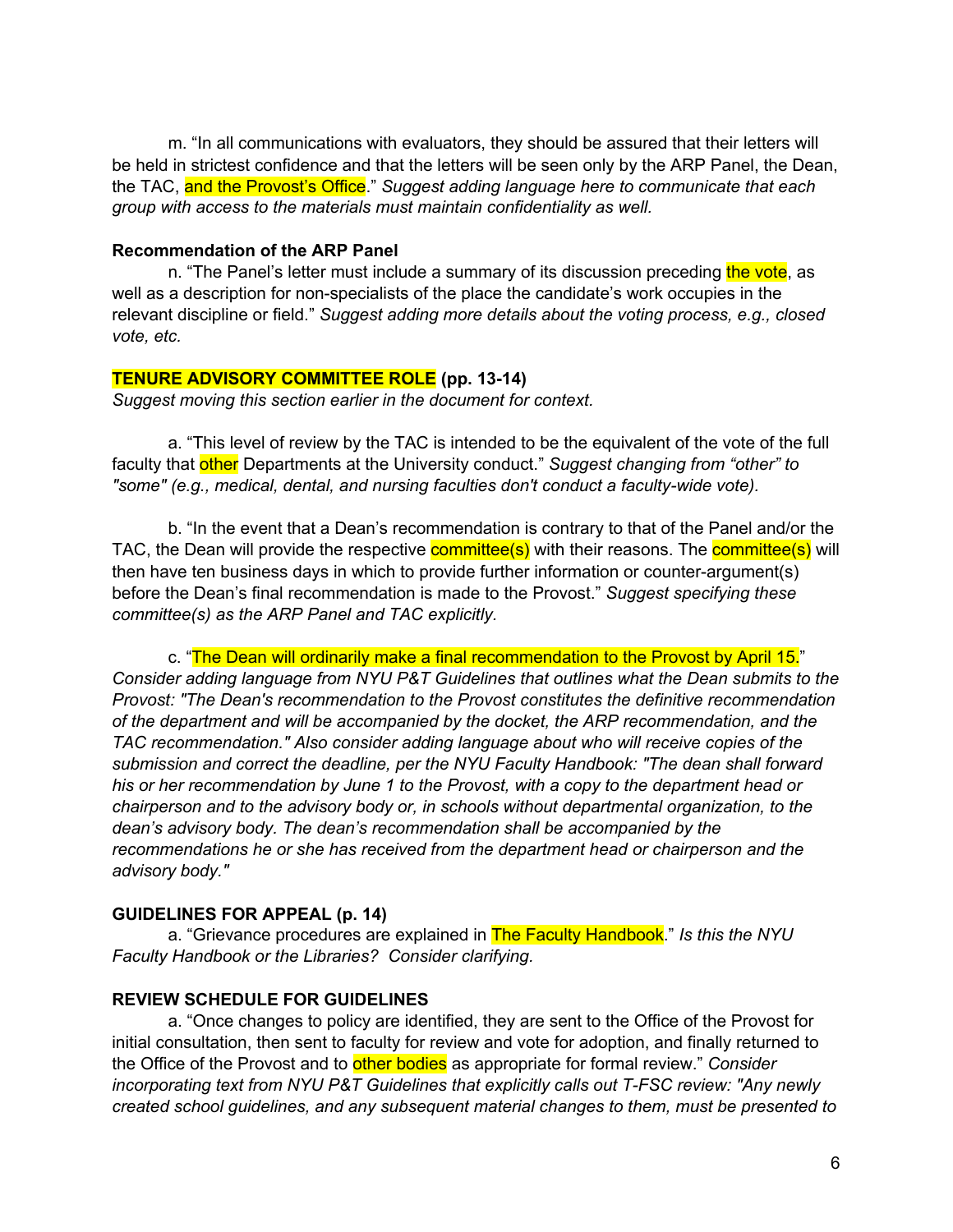*the Provost of New York University for approval. The Provost shall consult with the Tenured/ Tenure Track Faculty Senators Council (T-FSC) prior to making the final decision about material changes."*

### **SAMPLE SOLICITATION LETTERS (pp. 15-18)**

#### **Sample Solicitation Letter, External Reviewer, Mandatory Tenure and Promotion**

a. "Please note that evaluators must not be a scholar with whom the candidate has been closely associated, such as a thesis advisor, co-author, or other close associate." *Suggest spelling out here what constitutes a "close associate." Refer to previous comments of this nature, above.*

#### **Sample Solicitation Letter, Promotion Review for Promotion to Curator**

b. "The normal expectation will be the publication of significant new research, professional advancement, and *impactful service to the university and/or profession since the* conferring of tenure." *Service is never mentioned as a criterion for promotion to Curator in these P&T guidelines, other than a passing mention to "professional activities" in the criteria outlined on p. 2. NYU P&T Guidelines only make mention of "work" in the form of "new scholarly research or artistic achievement." NYU Faculty Handbook calls out "the individual's character, scholarship, productivity, teaching ability, and reputation among peers in his or her own field, as well as his or her capacity for inclining students toward noteworthy attainments." Consider reconciling language in letter with these guidelines as (re)written. Refer back to a previous comment regarding revisions to criteria for promotion to Full Curator.*

c. "Please note that evaluators must not be a scholar with whom the candidate has been closely associated, such as a thesis advisor, co-author, or other close associate." *Refer to previous comments regarding "close associates." Consider clarifying this concept further.*

#### **Sample Solicitation Letter, Internal Reviewer, Mandatory Tenure and Promotion**

d. "The most important criterion for tenure is the effectiveness of performance as a librarian, which is evidenced by the candidate's continuing ability to perform at the highest professional level in areas that contribute to the educational and research mission of the University." *Is one criterion weighted more than the other two? Consider reconciling or deleting this sentence altogether. (See related comment in "Criteria for Tenure" section, opening sentence.)*

e. "Please note that evaluators must not be an individual with whom the candidate has been closely associated, such as a thesis advisor, co-author, or other close associate." *Refer to previous comments regarding "close associates." Consider clarifying this concept further.*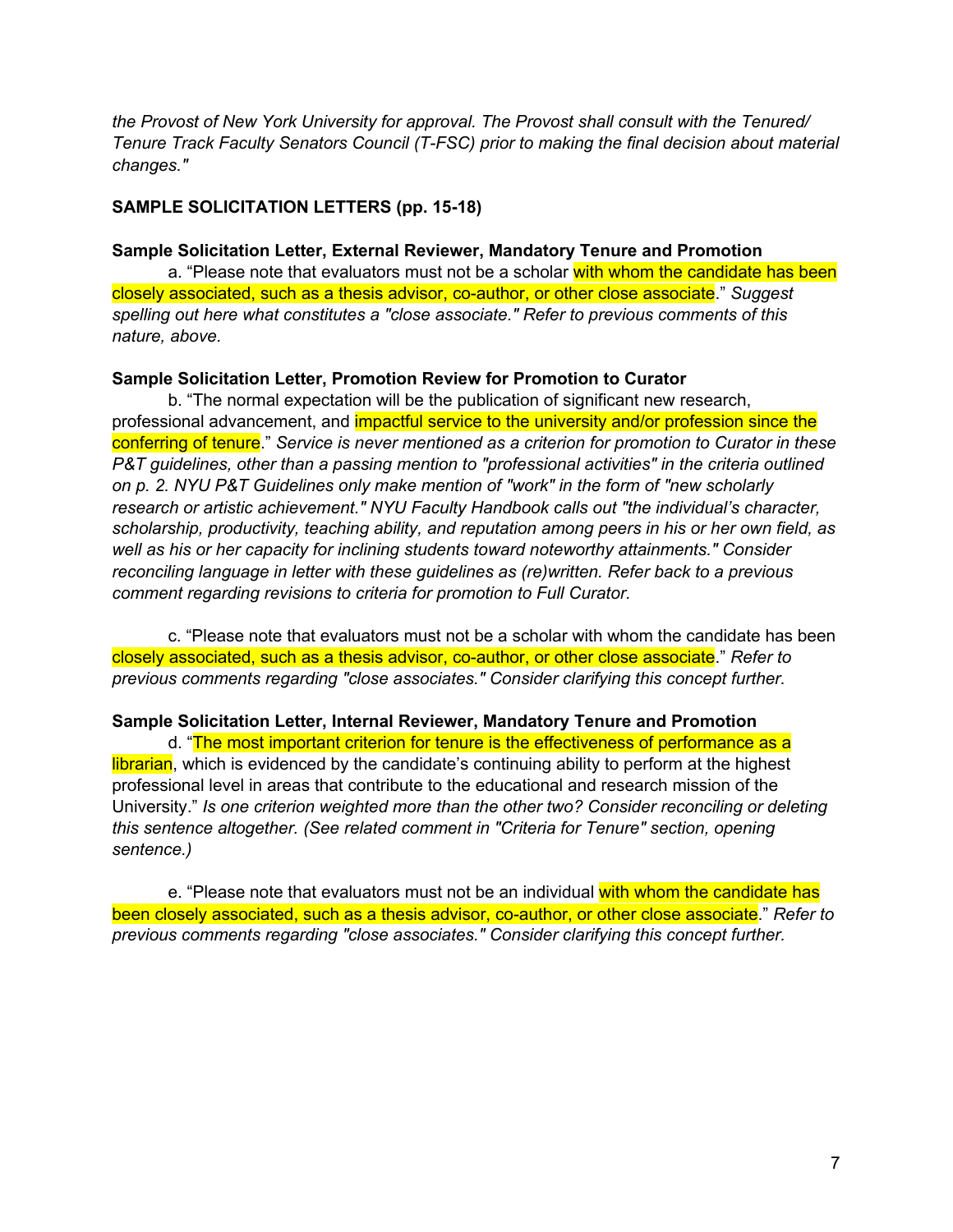# **Guidelines and Standards for Promotion and Tenure NYU Division of Libraries**

# **Table of Contents**

- [Introduction](#page-8-0)
- [Appointment](#page-9-0)
- [Standards](#page-9-1)
- [Guidelines](#page-13-0)
- **[Procedures](#page-14-0)** 
	- [Third Year Review](#page-14-1)
	- [Third Year Review Process](#page-14-1)
	- [Third Year Review Report](#page-14-2)
	- [Delivery of Feedback on Third Year Review](#page-14-3)
- [Materials for Candidate Dossiers](#page-15-0)
- [Tenure Review](#page-16-0)
- [Dean of Libraries Role](#page-20-0)
- [Tenure Advisory Committee Role](#page-20-1)
- Provost's Role
- [Notification of Decision](#page-21-0)
- [Guidelines for Appeal](#page-21-1)
- [Pausing Tenure Clock](#page-21-2)
- [Review Schedule for Guidelines](#page-21-3)
- [Sample Solicitation Letters](#page-22-0)

# Date of faculty vote: October 15, 2021

# <span id="page-8-0"></span>**Introduction**

This *Guidelines* document supplements the *NYU Libraries Faculty Bylaws*, *Libraries Faculty Handbook,* the *[NYU Faculty Handbook](https://www.nyu.edu/content/dam/nyu/provost/documents/facultyHandbook/11.1.19_Faculty_HandbookCLEAN1.pdf)*, and the *[Promotion and Tenure Guidelines](https://www.nyu.edu/about/policies-guidelines-compliance/policies-and-guidelines/promotion-and-tenure-guidelines.html)*. If any part of this document is inconsistent with NYU policies, the NYU policies then in effect will control. As with all NYU and *Division of Libraries* policies, this document is subject to change, and the policies in effect at the time of an action will apply to that action. This document addresses processes related to the appointment of Tenure and Tenure Track Faculty, the conferral of tenure (including initial appointment), processes related to promotion from Assistant Curator to Associate Curator, and promotion from Associate Curator to Curator.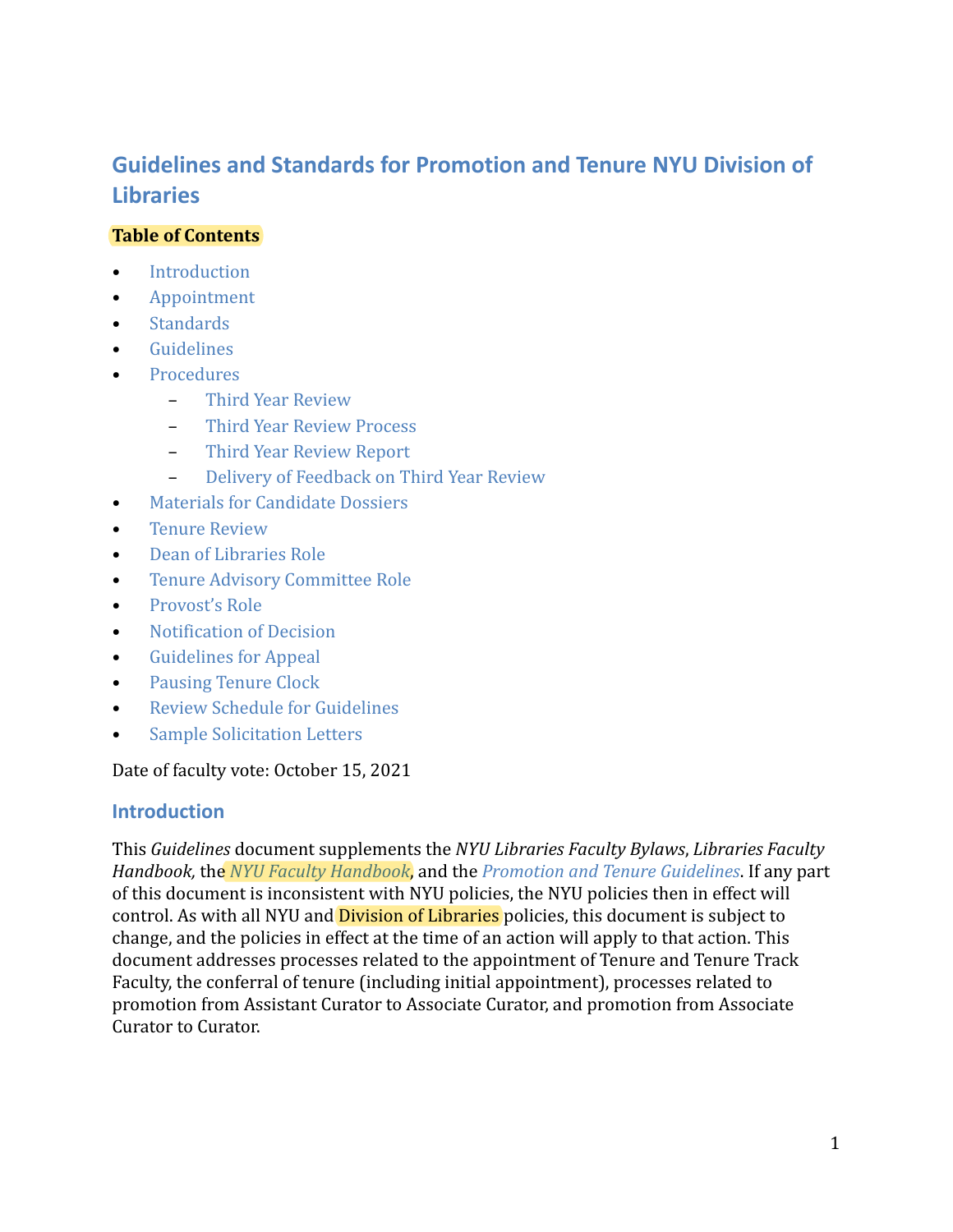# <span id="page-9-0"></span>**Appointment**

# *Academic Preparation for Probationary Initial Appointment to the Tenure and Tenure Track Faculty*

The academic preparation for a probationary initial appointment to the Tenure and Tenure Track Faculty is normally established on the basis of a master's degree in library science from an institution accredited by the American Library Association, or a recognized foreign equivalent, and a second graduate degree.

#### *Criteria for Appointment and Promotion: Assistant Curator*

A library faculty appointment as Assistant Curator is granted to one possessing a master's degree in library science from an institution accredited by the American Library Association or a recognized foreign equivalent, and an additional graduate degree. In addition to this educational requirement, criteria for this rank include evidence of significant professional contributions and at least two years of successful library experience.

# *Criteria for Appointment and Promotion: Associate Curator*

A library faculty appointment as Associate Curator is granted to one possessing a master's degree in library science from an institution accredited by the American Library Association, or a recognized foreign equivalent, and an additional graduate degree. Criteria for this rank includes a record of at least six years of outstanding job performance in professional library experience; service to the Libraries, the university, and the profession; and scholarship or creative or artistic work. An appointee at the Associate Curator rank must also possess the same qualifications as a person promoted to the rank. Full-time service in the rank of Library Associate will not be counted toward the attainment of tenure.

# *Criteria for Appointment and Promotion: Curator*

A library faculty appointment to Curator is granted to one possessing a master's degree in library science from an institution accredited by the American Library Association, or a recognized foreign equivalent, and an additional graduate degree. The candidate must also demonstrate outstanding achievements in **bibliographical activities**, in research, in education, and in other professional activities. The appointee must also possess the same qualifications as a person promoted to the rank.

# <span id="page-9-1"></span>**Standards**

# *Overview*

Tenure and promotion are granted at NYU Libraries on the basis of high achievement and recognition for excellent job performance, scholarship, and service. All candidates for tenure should demonstrate a record of outstanding achievement and recognition in scholarly research or creative work, with strong reputations for scholarly excellence and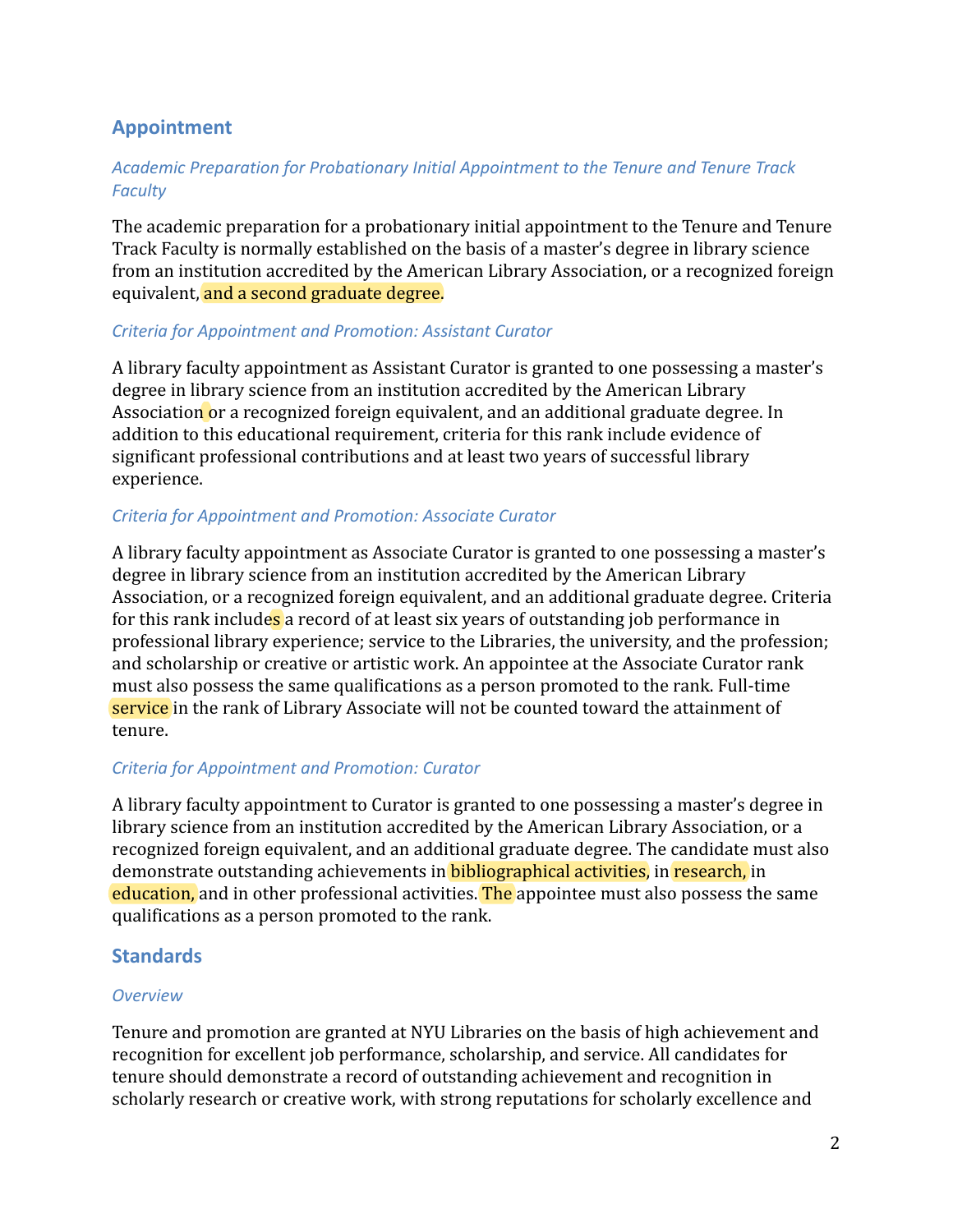the commitment and capacity to stay at the forefront of their fields. Candidates for tenure also must have distinguished records as teachers and mentors of students. Where appropriate to their role as a librarian, they are expected to conduct research or creative work that has demonstrated a potential impact on policy and practice in their field. Thus, in order to have a reasonable prospect of gaining tenure at NYU, a candidate must have a record of outstanding achievement and recognition in scholarly research or creative work in the arts together with a record of effective job performance integrally influenced by scholarship or creative work. In the absence of such a record, tenure will not be granted.

Successful candidates demonstrate clearly and objectively that their accomplishments merit tenure and promotion. In the Division of Libraries, tradition and faculty-approved policy hold that tenure vetting occurs through a multilevel process, which involves detailed evaluation by a Panel formed from the tenured members of the Appointment, Reappointment, and Promotion Committee (ARP). The ARP Committee is elected each year by the library faculty. The process for the election and responsibilities of the ARP are defined in the *[NYU Libraries Faculty Bylaws and Handbook](https://wiki.library.nyu.edu/display/DEAN/Faculty)*. The tenure vetting process also includes review by the Libraries Tenure Advisory Committee (TAC), and it is informed by independent external evaluations and such other information as deemed appropriate by the ARP Panel, TAC, and ultimately the Provost.

For the purposes of the review of candidates for tenure and promotion, the Division of Libraries is without a departmental organization. The term "department" as used in this document refers only to an operational unit of the Division of Libraries, which functions as a single academic department. In this configuration, the Panel from the ARP Committee is tantamount to departmental promotion and tenure (P&T) committees that exist in other schools at NYU. The ARP Panel Chair (like all members of the Panel) is a tenured member of the Library faculty, who functions as the equivalent of a Departmental Chair for those processes dictated by NYU's *Guidelines on Promotion and Tenure*.

Upon receiving a report from the ARP Panel and TAC, the Dean of the Division of Libraries in turn makes recommendations to the Provost of the University regarding promotion and the conferring of tenure. While there is often a remarkable degree of unanimity in the recommendations made at the various levels of review, it is not unusual for there to be divergent opinions. Disagreement may occur because of differences in perspective, differences in the weighing of strengths and weaknesses in the candidate's case, additional information not evident in the preceding stages of the evaluation, and so on. In the case of significantly divergent recommendations, the Dean may choose to seek additional information but has no obligation to do so.

#### *Purpose of Guidelines and Standards for Tenure and Promotion*

The professional roles and responsibilities of academic faculty librarians differ widely from faculty in other disciplines. For instance, librarians do not generally teach credit-bearing courses, and their work roles cover responsibilities that often depart from traditional divisions of faculty labor in higher education. Furthermore, contributions to knowledge in librarianship may not take the form or extent of scholarly research and publication expected in other academic fields; consequently, many tenured and tenure track librarians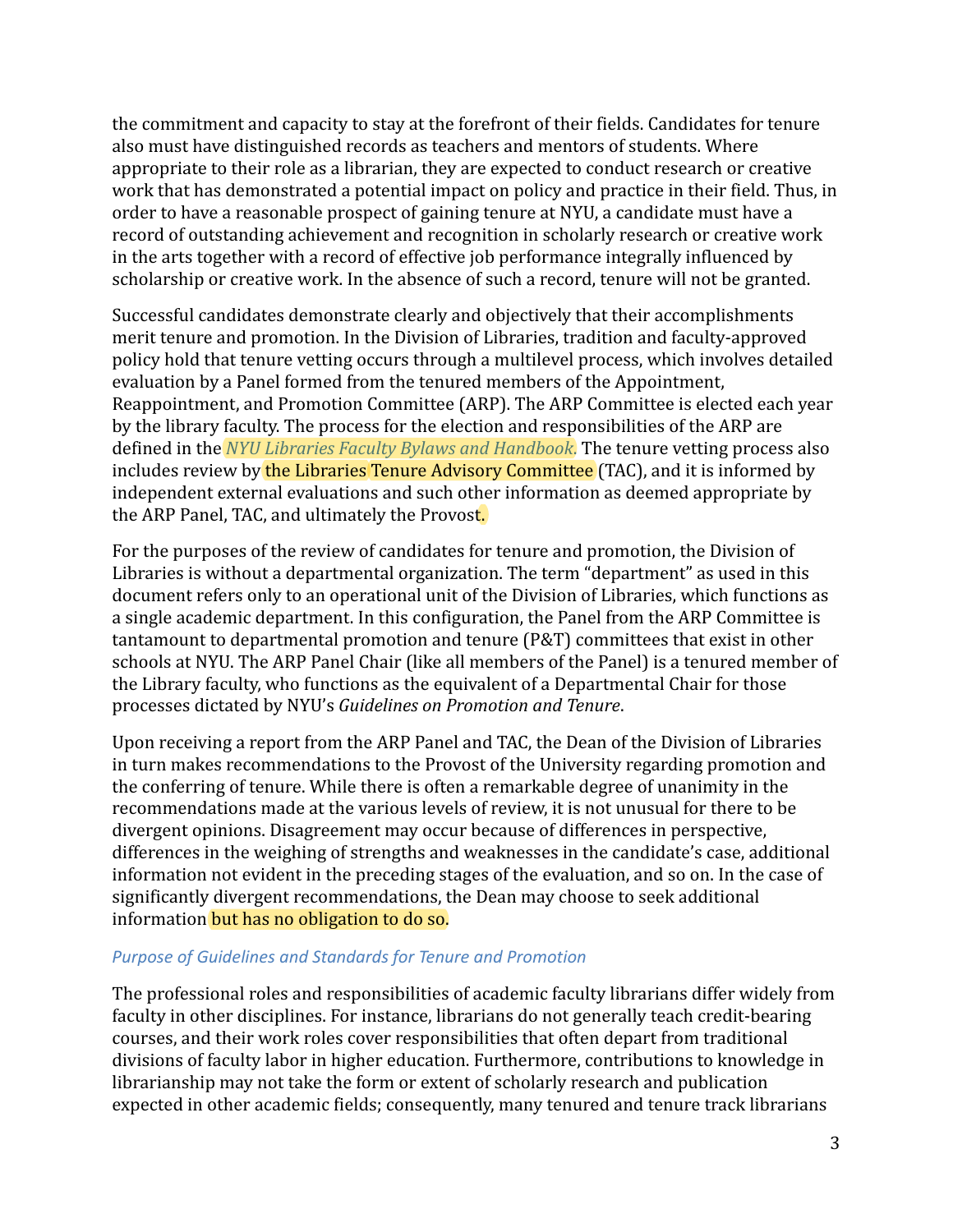engage in modes of creativity and innovation that require deep expertise in information studies, knowledge architecture and preservation, and related fields in order to be evaluated critically. These guidelines acknowledge this uniqueness and intend to inform the process of evaluating the job performance and academic contributions of faculty librarians in order to facilitate the process of evaluation, promotion, and the conferral of tenure.

# *Statement of Academic Freedom*

The New York University Faculty Handbook states, "Academic freedom is essential to the free search for truth and its free expression. Freedom in research is fundamental to the advancement of truth. Freedom in teaching is fundamental for the protection of the rights of the teacher in teaching and of the student in learning" [\(Title I.ii\).](https://www.nyu.edu/faculty/governance-policies-and-procedures/faculty-handbook/the-faculty/policies-applicable-to-tenured-and-tenure-track-faculty/academic-freedom-and-tenure/title-i.html) Academic freedom is essential for librarians, in research and in work supporting teaching and learning in the University. In 2006 the American Library Association passed a resolution in support of academic freedom stating that academic freedom is "indispensable to librarians, because they are trustees of knowledge with the responsibility of ensuring the availability of information and ideas, no matter how controversial, so that teachers may freely teach and students may freely learn" [\(ALA IR B.2.5\).](https://alair.ala.org/handle/11213/1647) Tenured and tenure-track librarians at New York University must have the freedom to research, develop collections, and provide access to information without fear of censorship or professional repercussions. They hold each of the rights and obligations as stipulated in the *New York University Faculty Handbook*.

# *Conferring Tenure*

The process of evaluating a candidate for tenure in the Division of Libraries is an inquiry: Is the candidate for tenure among the strongest in their field, in comparison with individuals at similar points in their careers at NYU, nationally, and, if relevant, abroad? It is neither desirable nor possible to define an abstract and universal standard of measurement, and context becomes a criterion in judging the strength of a particular candidate. Each case must be examined in **some** detail by making explicit comparisons, by delineating special strengths and acknowledging limits or weaknesses. These factors must be carefully and openly weighed.

In order to have a reasonable prospect of gaining tenure at NYU, candidates must have a record of outstanding scholarly achievement and recognition for it within their field; they must be able to demonstrate that they are effective library professionals; and they should have made substantial contributions, in their research and core job responsibilities, to the work of the Division of Libraries, the life of the University, and their professional organization(s). In the absence of such a record, tenure will not be awarded.

# *Educational Requirements for Tenure*

The educational requirements to be awarded tenure are that the candidate holds a master's degree in library science from an institution accredited by the American Library Association, or a recognized foreign equivalent, and an additional graduate degree.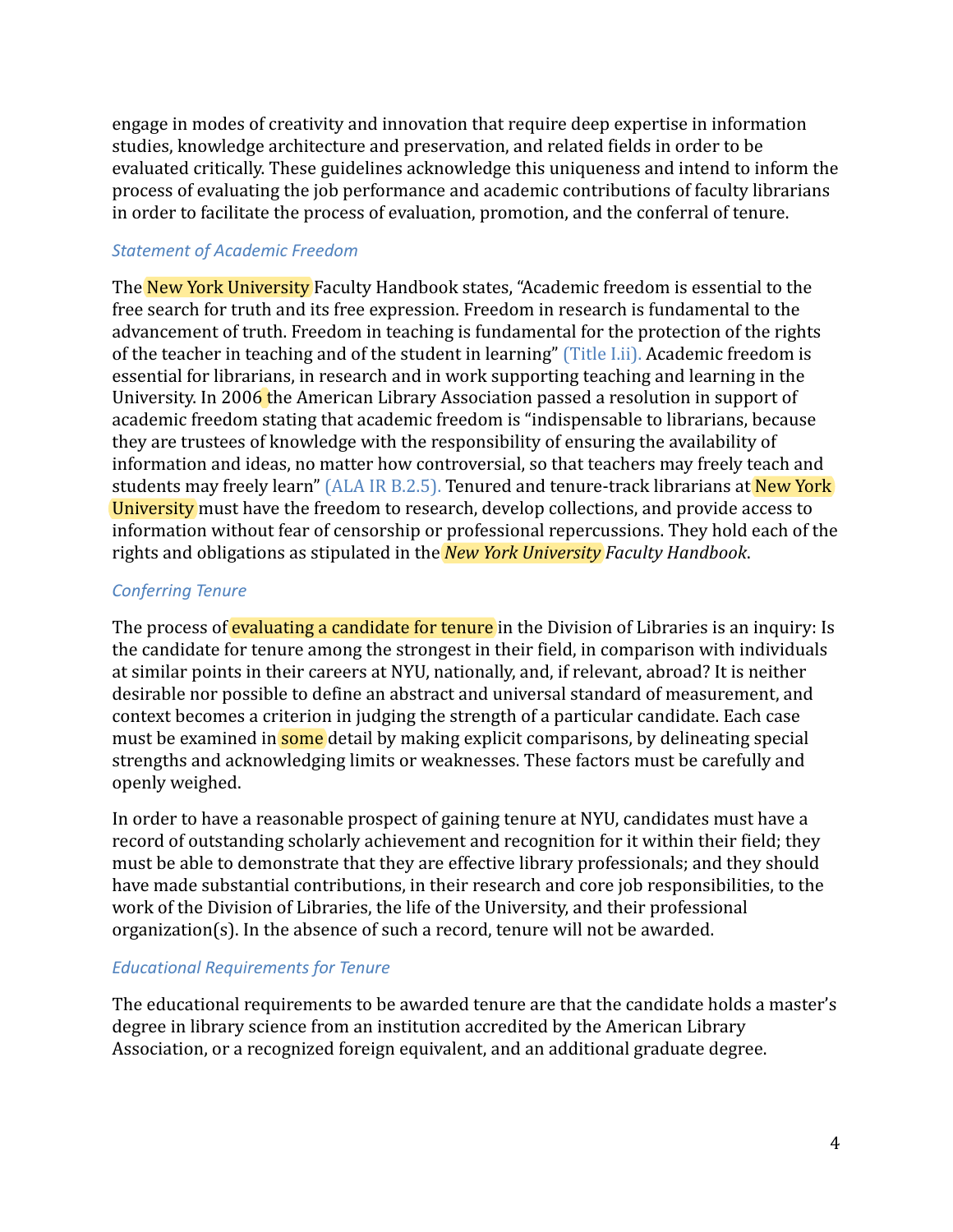# *Criteria for Tenure*

A high standard of excellence in job performance is a prerequisite for tenure at NYU. The criteria for tenure include:

- a. **Job Performance:** Effectiveness of performance as a librarian evidenced by the continuing ability to perform at the highest professional level in areas that contribute to the educational and research mission of the University is a **criteria** for tenure. Candidates who do not have a record of excellent job performance will not receive tenure.
- b. **Service to the Libraries, the University, the Community, and the Profession:** Effectiveness of service as evidenced by successful service on committees, participation in institutional governance, research workshops for students or faculty, advisement of students and student groups, and/or participation in professional and learned societies is the second requirement for tenure. Such service should evidence active participation, not merely tacit membership in committees or other groups. Candidates who do not have a record of significant service will not receive tenure.
- c. **Scholarly, Creative or Artistic Activity:** Significant scholarship or creative or artistic work is essential for tenure. Scholarly, creative or artistic activity is evidenced by publication or the execution of significant research in librarianship or other academic areas, or by outstanding creative or artistic work. Scholarship, like creative work and contributions to descriptive standards, is the foundation of academic pursuits and is essential for tenure at a research library. Tenure will not be granted without significant contributions to scholarship or creative or artistic work.

In order to have a reasonable prospect of gaining tenure at NYU, a candidate must have a record of outstanding achievement in these categories.

#### *Promotion to Curator*

The inquiry for promotion to Curator is essentially the same as for promotion to Associate Curator: Is the candidate for promotion among the strongest in their field, in comparison with individuals at similar points in their careers at NYU, nationally, and internationally? In addition, it is required that the candidate provide evidence of **significant academic** achievement beyond the work considered at the point of having been awarded tenure. The normal expectation will be the publication of significant new research and professional advancement since the conferring of tenure. In applications for promotion to Curator, the docket must clearly indicate which materials distinguish the candidate's achievements since the last review for promotion.

#### *Resubmission of Materials for Promotion to Curator*

If a candidate's application for promotion to Curator is not viewed favorably at any level of the review process, the candidate shall not reapply for promotion without additional relevant documentation that provides evidence of significant advancements or achievements required to achieve the rank of Curator.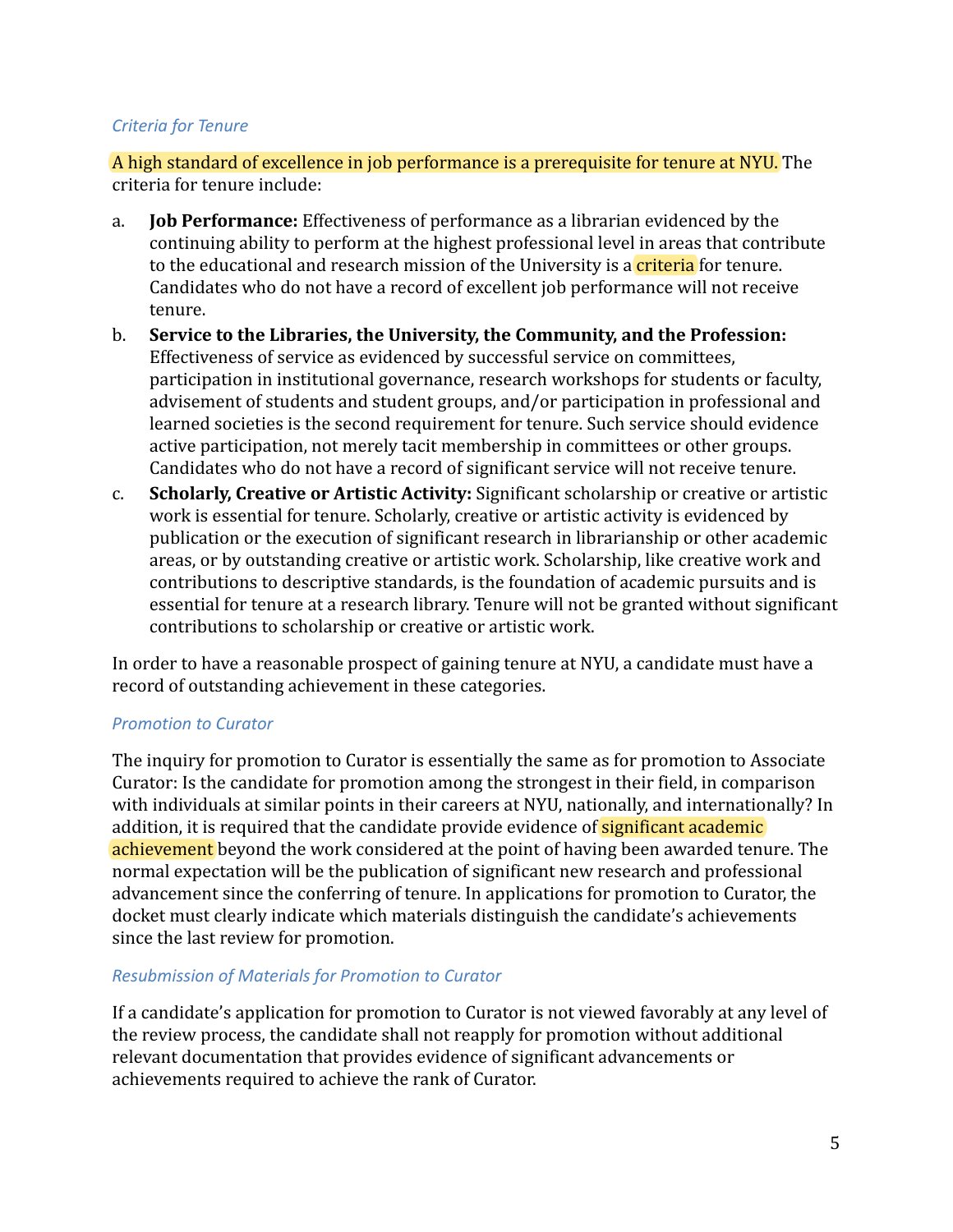# <span id="page-13-0"></span>**Guidelines**

# *Acceleration of Schedule*

Applications for early promotion and early conferral of tenure must be considered extraordinary actions. Indeed, it is not normally in the best interest of a candidate or of the institution to propose candidates for promotion and/or tenure ahead of schedule, unless the case is clearly exceptional. The Dean and the candidate's immediate supervisor should be consulted prior to the preparation of an early case. The best reason for proposing early consideration is a record of extraordinary accomplishment that can be readily distinguished from strong cases. The ARP Panel and the TAC, along with the letter writers these groups contact, must also specifically address the grounds for an early tenure and promotion application in their reports. However, even with affirmative recommendations, the Dean will not recommend early tenure unless the case is truly exceptional and compelling, not least because the expectations and standards to which candidates are held in the ordinary course of review and promotion are already very high.

### *Lateral Appointments*

In the case of lateral appointments, NYU practice at all schools is for explicit written arrangements to require a tenure review at the Department, School, and University levels; their appointments are made pending completion of the tenure review and this shall be recorded in their appointment letters. The Provost's Office has established a timeline for the review of tenure dockets, including new hires with tenure. In such cases, the Libraries must facilitate an accelerated review of the candidate's materials and submit completed dockets to the Provost Office no later than April 15 for a September 1st start date.

Preliminary materials (e.g. CV, statement of service and research interests, list of evaluators, and publications) will be needed as soon as possible for the ARP Panel. The full list of materials needed is within the [New York University Tenure and Promotion Guidelines](https://www.nyu.edu/about/policies-guidelines-compliance/policies-and-guidelines/promotion-and-tenure-guidelines.html) section, Tenured External Appointments (Lateral Hires). The ARP Panel must submit the completed docket to the Dean and TAC no later than April 1. The TAC will present their report to the Dean 10 days after receiving the ARP Panel docket. When the start date differs from September 1st and the established review cycle within the Division of Libraries, the timeline will be adjusted accordingly.

For external hires with tenure, the report must provide a summary of the department search committee report including size and composition of the candidate pool.

#### *Role of Division of Libraries Human Resources in Evaluation*

All aspects of Tenure and Promotion procedures fall under the purview of faculty governance and are to be carried out by Libraries faculty, including the Dean, tenured elected members of the ARP and TAC. See the NYU Libraries Bylaws for more information. However, it is acknowledged that Division of Libraries Human Resources (HR) plays an important supporting role in facilitating certain logistical elements of the application for tenure and promotion process, including the generation of reminder emails sent to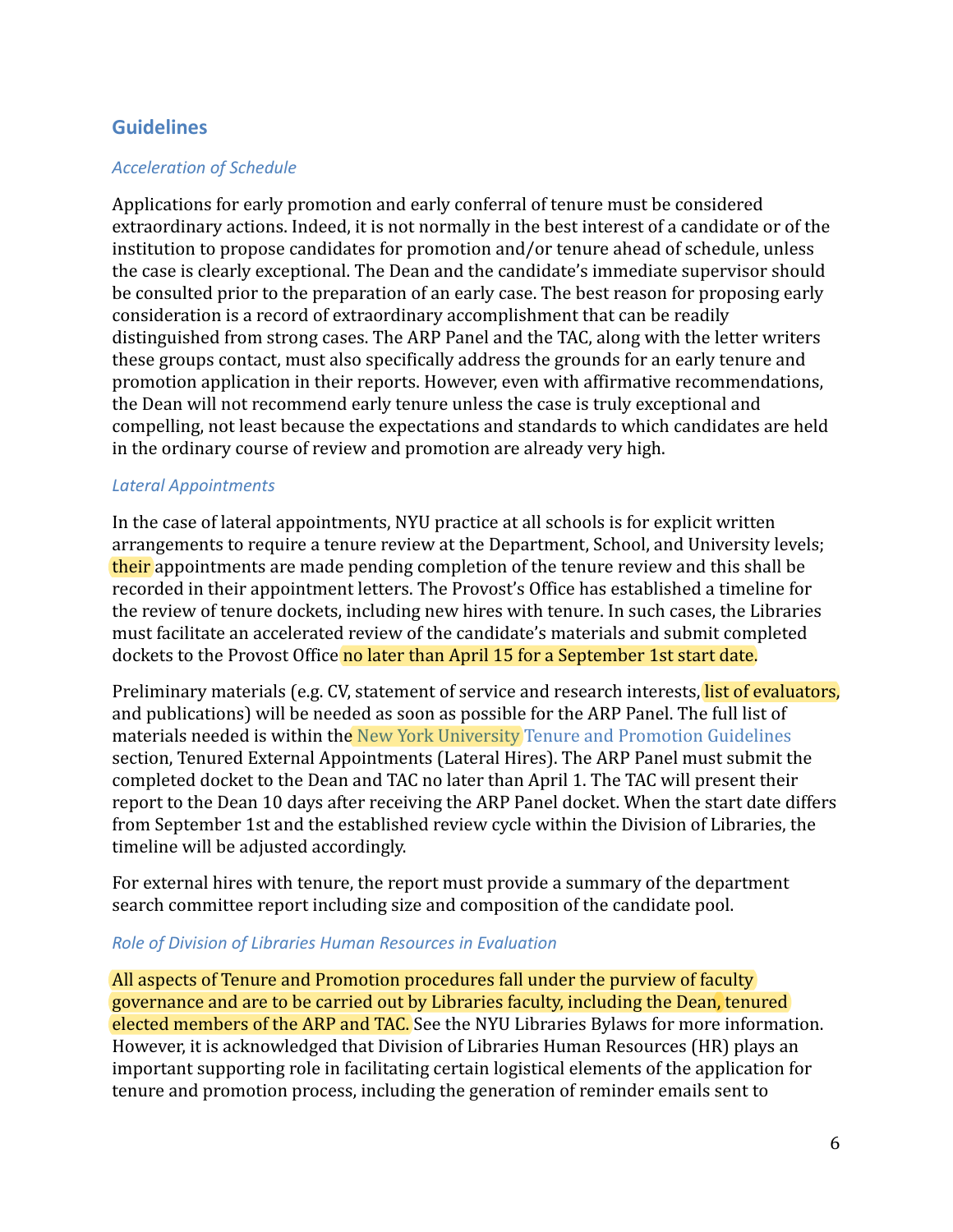candidates, the generation and management of cases on a digital case management system, and the inclusion of candidates' annual Performance Evaluations, Third-Year Reviews, and letters of appointment in the candidate's dossier.

# <span id="page-14-0"></span>**Procedures**

# <span id="page-14-1"></span>*Third Year Review*

After an Assistant Curator has completed their third year in that rank, the Dean of Libraries shall consult the Appointment, Reappointment and Promotion Committee to assess the individual's progress toward achieving the standards for tenure and promotion to Associate Curator. The schedule for notification of the Third-Year Review is indicated by the Dean and communicated to candidates in letters of reappointment.

# *Third Year Review Process*

Candidates undergoing a Third-Year Review will submit a dossier composed of the materials enumerated in the Materials for Candidate Dossiers section of this document. A Panel composed of at least three tenured members of the ARP Committee conducts the review. Only tenured members of the ARP may conduct a Third-Year Review.

In addition to the candidate's materials, the panel will consider the candidate's past two performance evaluations and reappointment letters (provided by **Human Resources**) and internal and external evaluations. After receiving the Third-Year Review dossier, the ARP panel will solicit at least two internal letters and three letters from external reviewers. The process for soliciting external letters is outlined below in the *Review* section. The internal evaluations should only concern the candidate's job performance and serve to augment the information provided in the Performance Evaluations and reappointment letters. The ARP panel will solicit a minimum of three external evaluations from highly qualified external evaluators. External evaluators will normally hold a tenured position in an institution of recognized distinction, such as a research university library or equivalent rank in a research library or non-academic institution (e.g., library, laboratory, museum, or research institute).

# <span id="page-14-2"></span>*Third Year Review Report*

Upon review of a candidate's Third-Year Review dossier, the ARP panel will prepare a report summarizing the candidate's progress toward the requirements for conferral of tenure and promotion to Associate Curator. Appended to the report will be all the materials reviewed, the current curriculum vitae for each external reviewer, and a rationale for selecting each internal and external reviewer.

# <span id="page-14-3"></span>*Delivery of Feedback on Third Year Review*

Upon completion of the review, candidates will receive from the Dean a summary of the review deliberations. The report will redact specific names but will focus on synthesizing overarching themes, strengths, and weaknesses of the dossier that was submitted.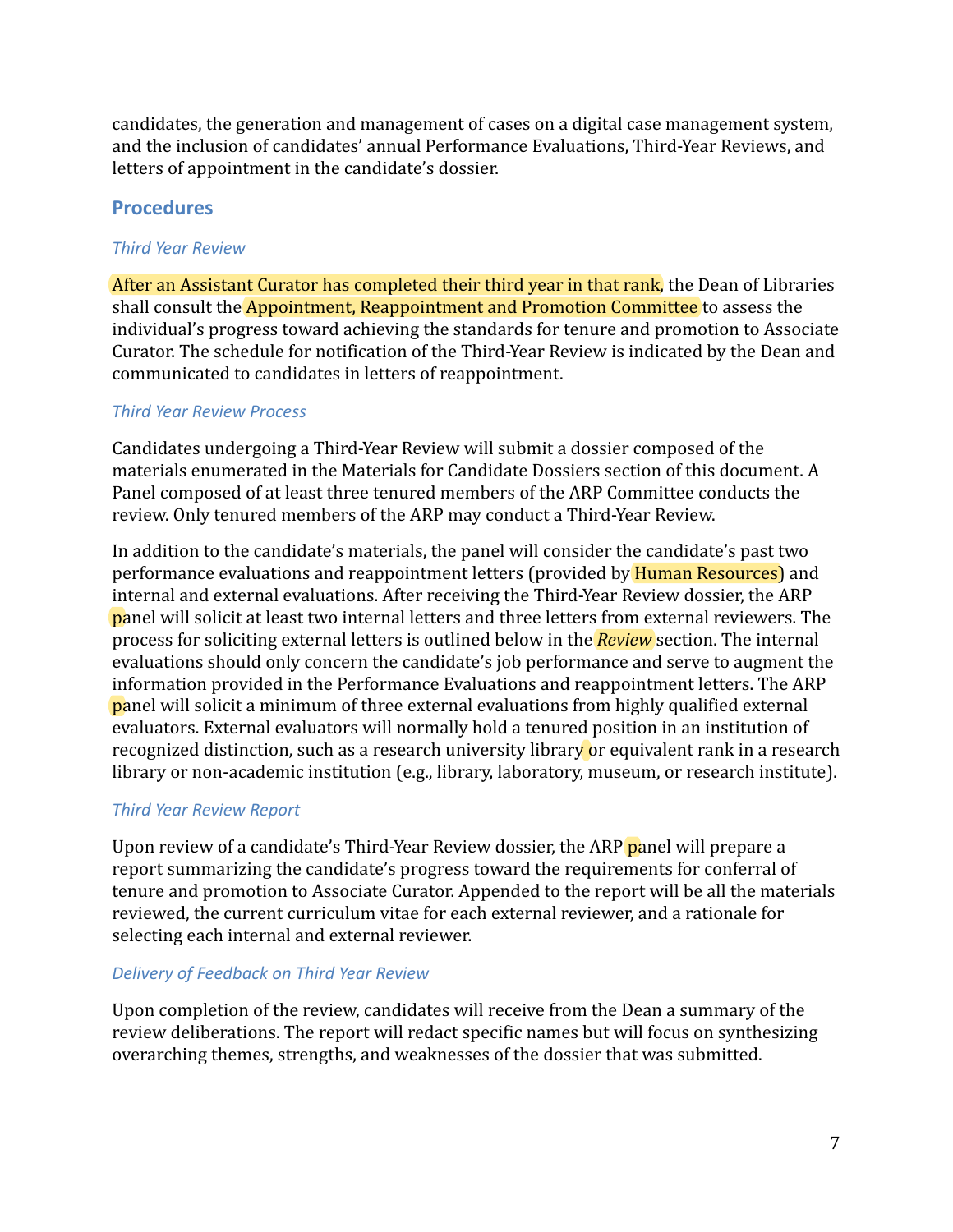### <span id="page-15-0"></span>**Materials for Candidate Dossiers**

The materials compiled by candidates are referred to collectively as the **dossier**, while all elements assembled by the ARP Panel, which include the dossier, external review letters, and report, are referred to as the **docket**. Candidates for tenure and promotion submit a dossier that contains evidence of professional and scholarly accomplishments and demonstrates that their record is worthy of tenure. The dossier must consist of the following required materials:

- Current curriculum vitae (provided by candidate)
- A list of committees and other formal groups that the candidate served. The list should include dates of service, roles on the committee, and the chair's name(s)
- Candidate's personal statement (provided by candidate)
- Copies of the candidate's scholarly, creative or artistic work, or documentation when appropriate. Examples include monographs, peer-review published articles; vetted book chapters; published translations of literary works; scholarly or professional publications; or other significant works; video recordings; published artworks; published prose or poetry; screenplays; exhibition catalogues or descriptions; conference proceedings; workshop materials; course syllabi; digital projects; book reviews; conference or other programs (provided by candidate).

The candidate should indicate the review process (i.e., peer-review, solicited contribution, awards) that their scholarly work underwent.

Candidates are invited in their personal statement to narrate the ways in which work accomplishments, service, and research have shaped their career trajectory. The statement should address the candidate's effectiveness in core job responsibilities, including their impact on and service to the university and profession. The candidate statement can address the role of teaching in their career when applicable. Finally, the candidate's personal statement should adopt an informative, jargon-free style that establishes the context in which they wish their scholarship to be seen by a non-expert.

It is required that the candidate will augment their curriculum vitae or personal statement with information that indicates whether a publication is peer reviewed. If the candidate has produced co-authored or collaboratively written and researched scholarship, they should also provide a statement outlining their responsibility for the work and the role they had in each project or publication. In addition, candidates should not include or list any personal or professional references on the version of the curriculum vitae that they submit in their dossier.

In addition to the required materials, candidates may also include in their dossiers evidence of the quality of their scholarly, creative or artistic work, as appropriate. For example:

• Published reviews of the candidate's books, articles, or digital projects (provided by candidate)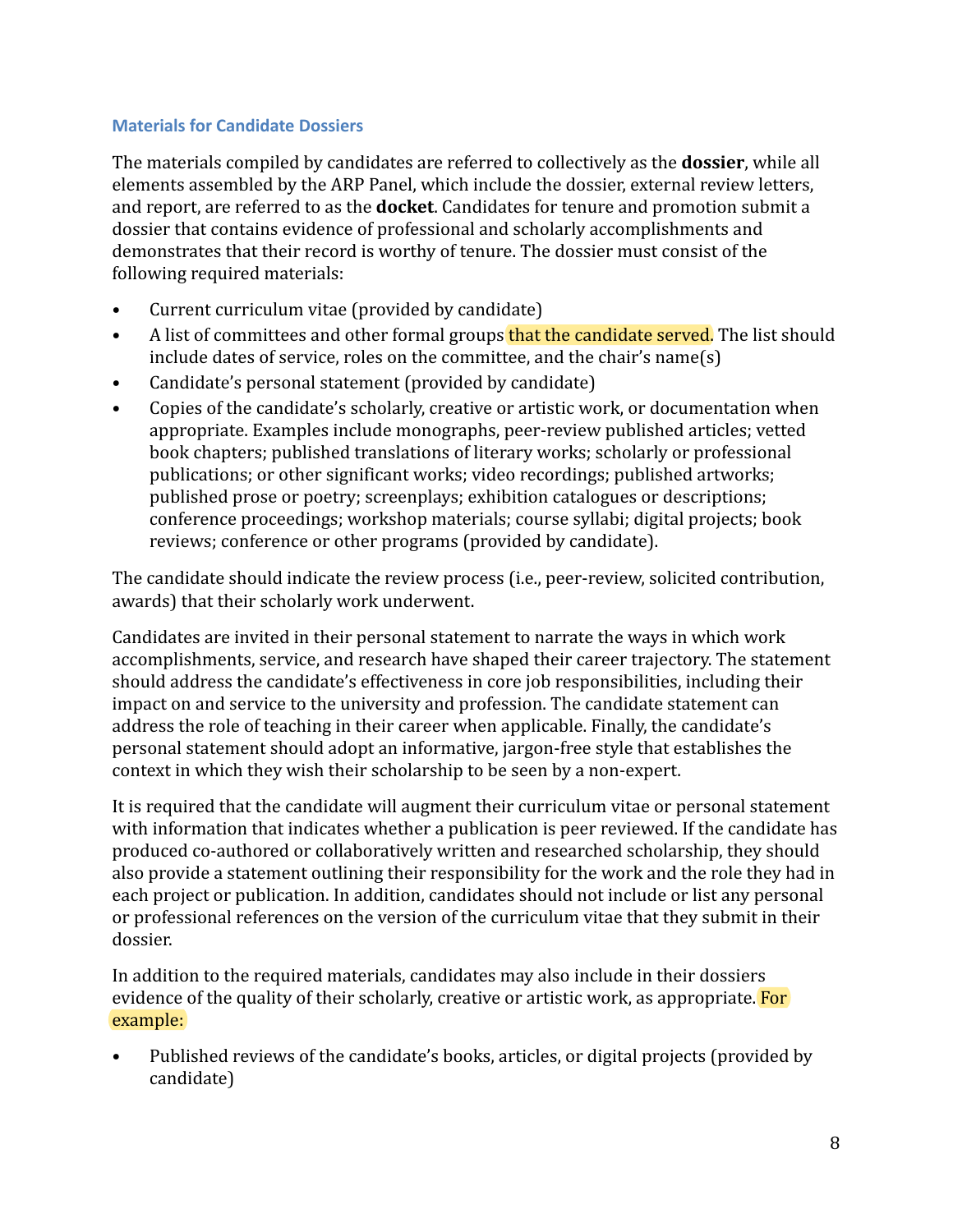- Readers' reviews of the candidate's unpublished books or articles (provided by candidate)
- Invited or peer-reviewed contributions (provided by candidate)
- Citation analysis (provided by the candidate)
- Published reviews of productions or performances, or other creative or artistic work (provided by candidate)

The University recognizes that COVID-19 may have had an adverse impact on faculty members' teaching and research performance. To ensure that the review for promotion and tenure reflects the impact of COVID-19, faculty have the option to include a COVID-19 impact statement in their promotion and/or tenure dossier. The impact statement should include a short description of the impact COVID-19 had on their performance of their duties, including teaching and research and creative work. The impact statement should be incorporated into the statements on teaching and research. Note that any external evaluators contacted by the department or the Dean's office will receive the statements of teaching and research as part of the materials to be reviewed. The information provided in this COVID-19 impact statement will not negatively affect the tenure or promotion review. At a minimum, the information will be treated neutrally and at a maximum, it may positively impact the review.

Candidates dossiers will be supplemented (by Libraries' HR) with the candidate's Third-Year Review materials, copies of the candidate's last three Performance Evaluations, provided by Human Resources, that are completed and on file at the due date of the dossier), letters of evaluation from highly qualified external evaluators (solicited by the ARP Panel at its discretion), and the ARP Panel report.

# <span id="page-16-0"></span>**Tenure Review**

# *Composition of ARP, ARP Panels, and the TAC*

Dossiers are assigned to a Panel composed of the **eligible** tenured members of the ARP. The ARP Panel consists of four to eight faculty, depending on the total number of cases the ARP reviews each cycle. The Panel reviews the dossiers, solicits letters, votes and collectively makes a recommendation for or against tenure at the rank of Associate Curator. All formal votes of the Panel must be registered and recorded on the report to the Dean. In cases involving promotions to Curator, the vote and authority resides only with those on the ARP committee who hold the rank of Curator. The Tenure Advisory Committee (TAC) is an elected committee of five tenured faculty members. Only Tenured members of the faculty may vote to elect members of the TAC.

Any ARP Committee and TAC members who are closely associated with a candidate, as enumerated in the *NYU Faculty Handbook*, should recuse themselves for all immediate deliberations involving the candidate, including service on ARP Panels or the TAC.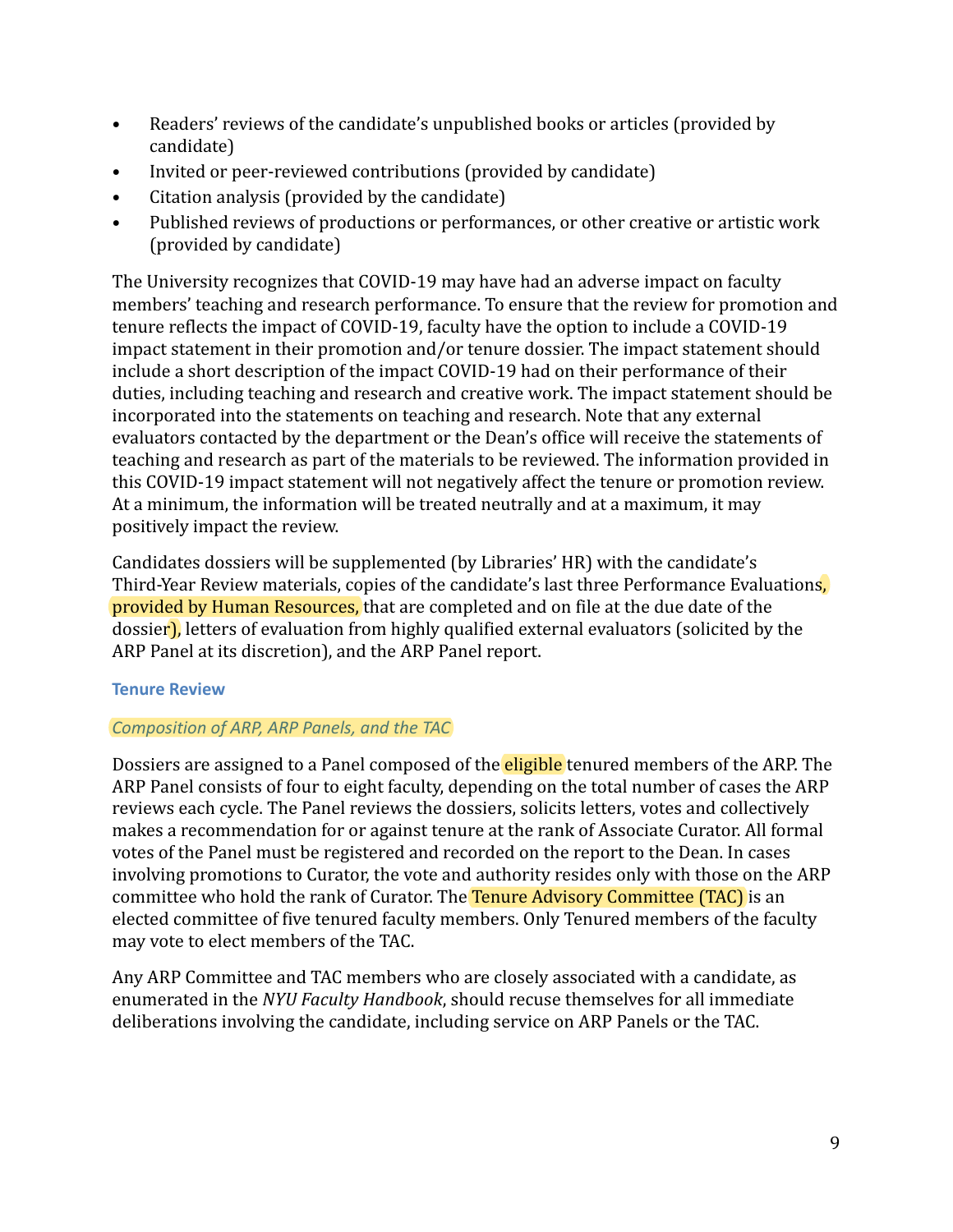In cases in which there is not the requisite number of Curators to consider an application from Associate Curator to Curator, the Dean will assemble a panel of tenured faculty of appropriate rank (eg., Full Professor) from other schools.

#### *ARP Responsibilities and Process*

It is the responsibility of the tenured members of the ARP Committee to form Panels that review the dossiers for individual cases. The duty of the members of the Panel is to give advice on promotion and tenure decisions. The process begins with their review, and it is highly dependent upon their thoroughness, fairness, and rigor. To give weak advice to the Dean on the assumption that the difficult decisions will be made at a later stage subverts the principle of peer review and faculty governance and is an abnegation of faculty responsibility. Reports that are considered by the Dean to fall into this category will be returned to the ARP Panel with a request that the problem be corrected.

### *Structure and Requirements of ARP Panel Report*

The report of the ARP Panel is not an advocacy document; rather, it aims to provide a fair and thoughtful assessment of the strengths and weaknesses of the candidate and should indicate, with reasons, the basis for the ARP Panel's recommendation. Properly prepared, detailed and well-documented dockets are the most effective instrument for conveying the essence of the ARP Panel's evaluation of the candidate. Indeed, it is the thorough and honest appraisal of the strengths and weaknesses of the candidate in each of the criteria that is most useful to the TAC and to the Dean, often more so than the final vote, for such candor gives substantive meaning and texture to the evaluation. The Panel is strongly urged to complete deliberations in a timely manner in order to prevent delays from unforeseen complications that may arise.

Although the ARP Panel may choose how to structure its report, the final version should contain five primary components: Assessment of Work Performance; Assessment of Research and Scholarship, and Assessment of Service; **Summary of Solicited letters**; and the Recommendation of the Panel. All members of the ARP Panel must sign a Signature Page, attesting that they have read the docket and that it represents the opinions of the committee clearly and accurately. The completed docket is then forwarded to the Dean to initiate the subsequent stages of the review process.

The Assessment of Work Performance must document and appraise the effectiveness of the candidate's ongoing engagement with core job responsibilities in their role within the Libraries. Candidates must demonstrate excellence in their work performance and demonstrate how their work has had a substantive impact on Libraries programs and services. A precondition for tenure is effectiveness of performance as a librarian, which is evidenced by the candidate's continuing ability to perform at the highest professional level in areas that contribute to the educational and research mission of the University. In this section of the report, the ARP Panel should weigh the completed Performance Evaluations for the prior three years, as well as assess the candidate's work record by tenured colleagues (solicited by the Panel). The Assessment of Work Performance should cite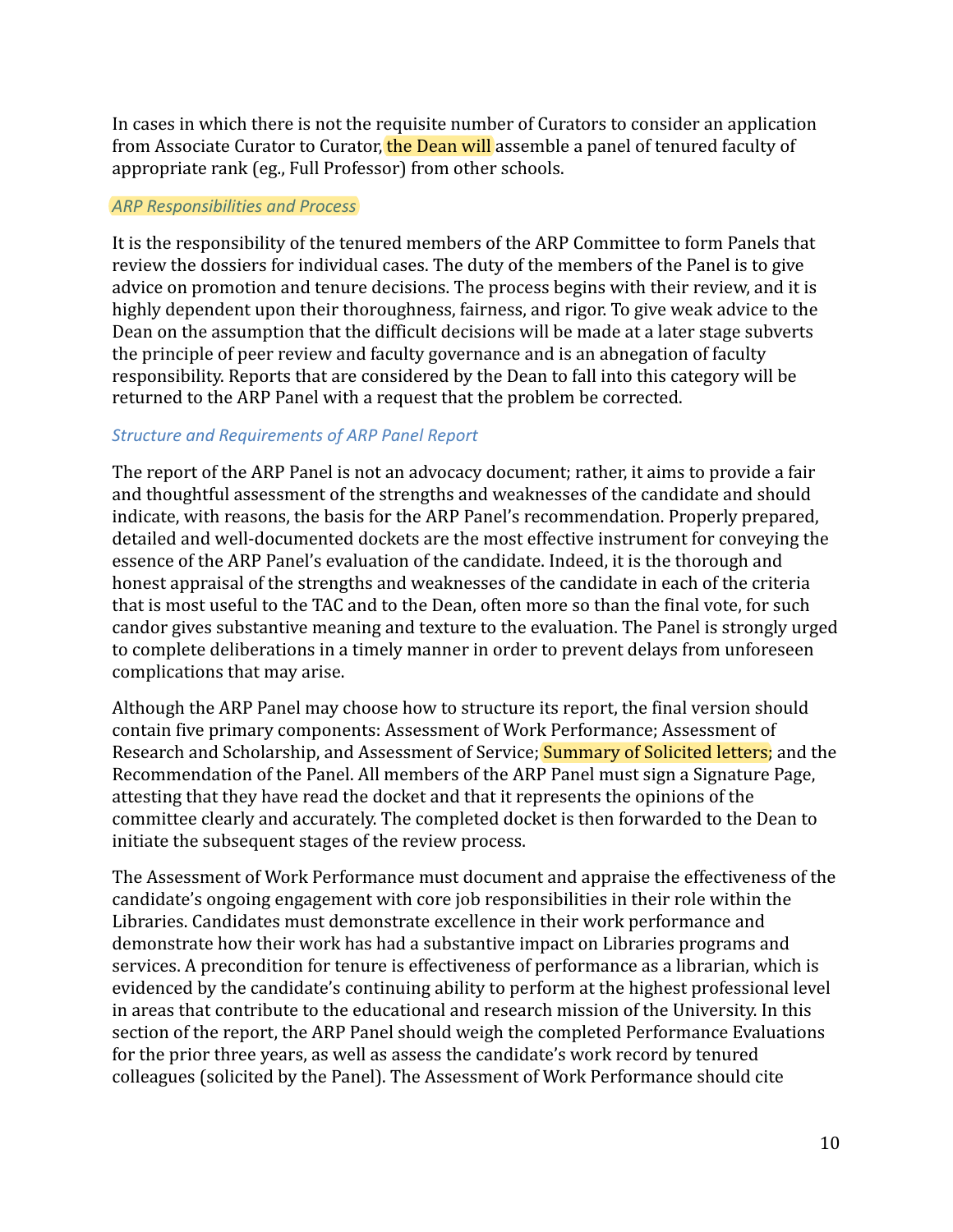Performance Evaluations, and they may reference internal evaluations from colleagues about the candidate's role in committee and other group work.

The Assessment of Research and Scholarship addresses issues of quality, significance, coherence, and future development. The candidate's written work, published and unpublished, should be carefully read by all members of the ARP Panel. The quality and significance of the venues in which the candidate's work has appeared (e.g. monographs, journals, conference papers, websites, blogs, etc.) should be appraised. In the case of joint authorship, the report should include information about the norms of the field regarding order of authorship and an assessment of the candidate's contributions to the co-authored work.

The Assessment of Service must indicate the quality and significance of service to the Division of Libraries, University, and profession. Specific comments, including testimony from fellow Panel members, specification of authorship of particular reports and the like, are helpful. The Assessment of Service can include a discussion of participation in professional organizations in the candidate's field.

In the case of those who are being considered for tenure upon appointment, the report must also include a summary of the recommendations of the **Search Committee** and must identify the external referees consulted by the department in the search process. A letter from a suitable evaluator selected by the search committee, which answers all the relevant questions of the tenure review process, may be used as one of the department's five required external letters for the Promotion and Tenure docket. The report may also include letters from other search committee referees as supplemental materials to the docket.

# *Solicitation of Letters from External and Internal Evaluators*

A complete ARP Panel docket for cases that involve the conferral of tenure or the promotion to Curator must include a minimum of five letters from **highly qualified external evaluators.** The letters of solicitation, which are to follow the prototype attached in the Appendix, must explicitly request comparative rankings with the candidate's peers, and must not in any way imply that a positive or negative response from the evaluator is desired. All letters of evaluation must be current (written within one year of the review process).

External evaluators will normally hold a tenured position in an institution of recognized distinction, such as a research university library, or a position of equivalent rank in a research library or non-academic institution (e.g., library, laboratory, museum, or research institute). External evaluators, similarly, should hold rank equivalent to that for which the candidate is applying, and evaluators should be recognized leaders in the candidate's discipline. Evaluators should be representative of their subject, broadly defined, and not drawn exclusively from extremely narrow interest groups or specializations. At least one of the five evaluators must be a scholar identified with broader sectors of the discipline in question. The list of evaluators need not be restricted to those at U.S. institutions; if appropriate, evaluations should be solicited from abroad.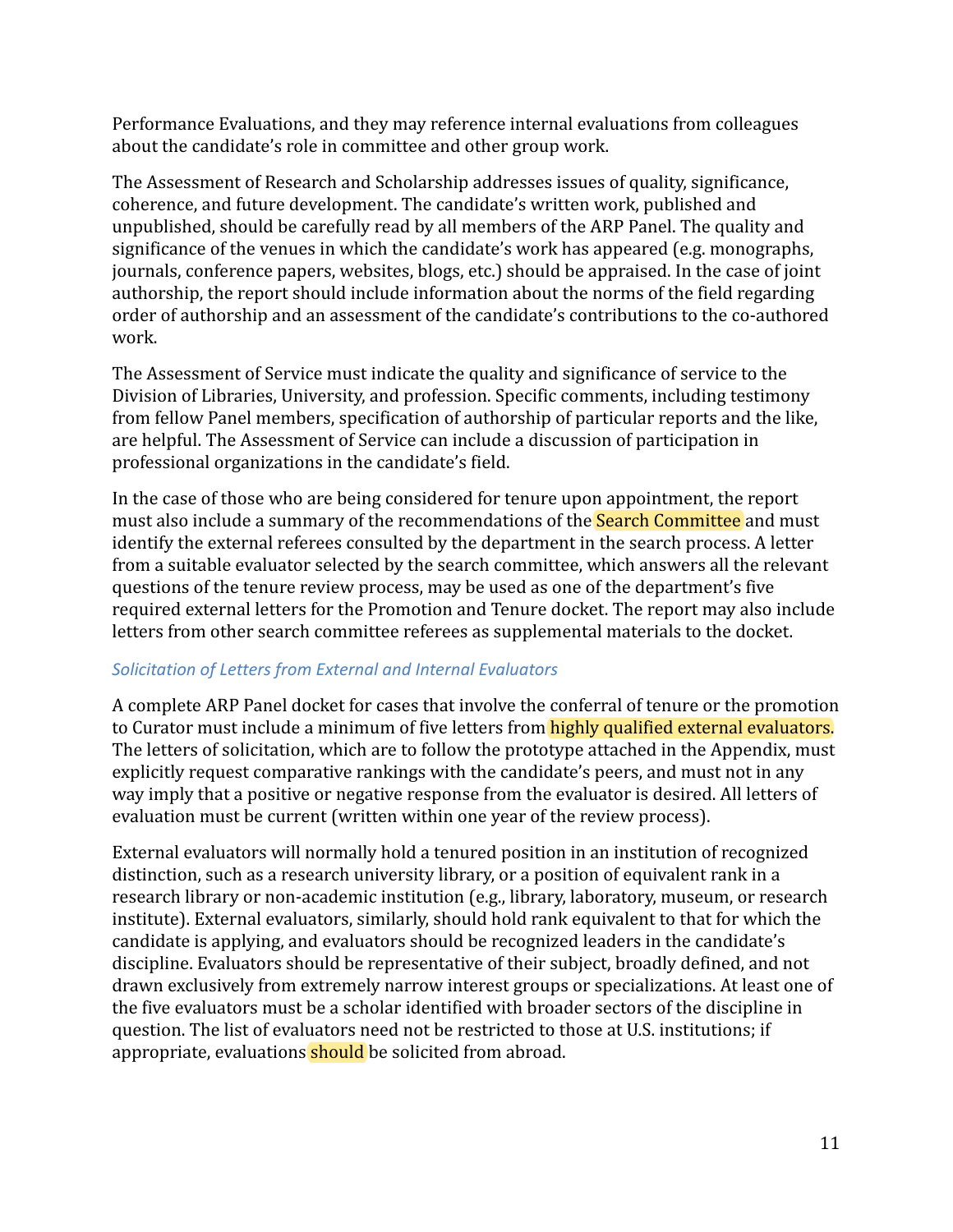All external evaluators should be provided with the same materials submitted in the candidate dossier, including published work, c.v., and statement of work performance, service, and research interests. If there is unpublished work to be considered, the **ARP** Panel should ask external evaluators to comment on the quality of the unpublished work. Documents relating to the candidate's Performance Evaluations and internal deliberations at NYU Libraries (e.g., appointment letters and Third-Year Reviews) are not to be circulated to external evaluators.

A complete ARP Panel docket must also include at least three letters from faculty who hold tenure at any school at New York University, including the Division of Libraries. The letters must explicitly request evaluation of the candidate's job performance and/or service, and it must not in any way imply that a positive or negative response from the evaluator is desired. Panels are expected to use the appropriate template to solicit letters (see Appendix). In soliciting letters, the Panel seeks perspectives from colleagues at NYU who have taken a leadership role on projects, working groups, or other endeavors in which the candidate has been involved. Such letters are meant to augment the candidate's application and speak to the effectiveness of job performance. Thus, these internal NYU tenured faculty evaluators are not furnished with any of the candidate's application materials. As a professional courtesy, evaluators should be given six weeks to return their evaluations. The ARP Panel should take special care to anticipate potential conflicts of interest when soliciting letters. Candidates have the right to specify the names of up to two individuals whom they do *not* want to be solicited and provide a rationale. However, the Panel is not beholden to these requests.

Evaluators (both external and internal) cannot be suggested by the candidate, nor can the suitability of potential evaluators be discussed with the candidate. The evaluator must not be a scholar with whom the candidate has been closely associated, such as a thesis advisor or co-author. Co-authors will be acceptable reviewers only in certain fields, such as fields with very small membership or fields in which papers typically have a large number of authors. If the Panel should inadvertently solicit an opinion from someone it later learns had a conflict of interest, was close to the candidate, or whom the candidate independently suggested, note of that fact must be made in the ARP Panel report.

The letters from external and internal evaluators must remain confidential. Neither the names of the authors nor the content of the letters may be communicated, not even in summary form, to the candidate or anyone else who is not involved in the review process. In all communications with evaluators, they should be assured that their letters will be held in strictest confidence and that the letters will be seen only by the ARP Panel, the Dean, the TAC, and the Provost's Office.

The Report of the ARP Panel must include a list of all potential evaluators who were asked to write on behalf of the candidate, including those who declined, and those, if any, identified by the candidate as inappropriate. All ARP Panel communications with potential evaluators should be documented and included in the docket. A brief rationale for the selection of the evaluators who have written and why the particular referee's opinion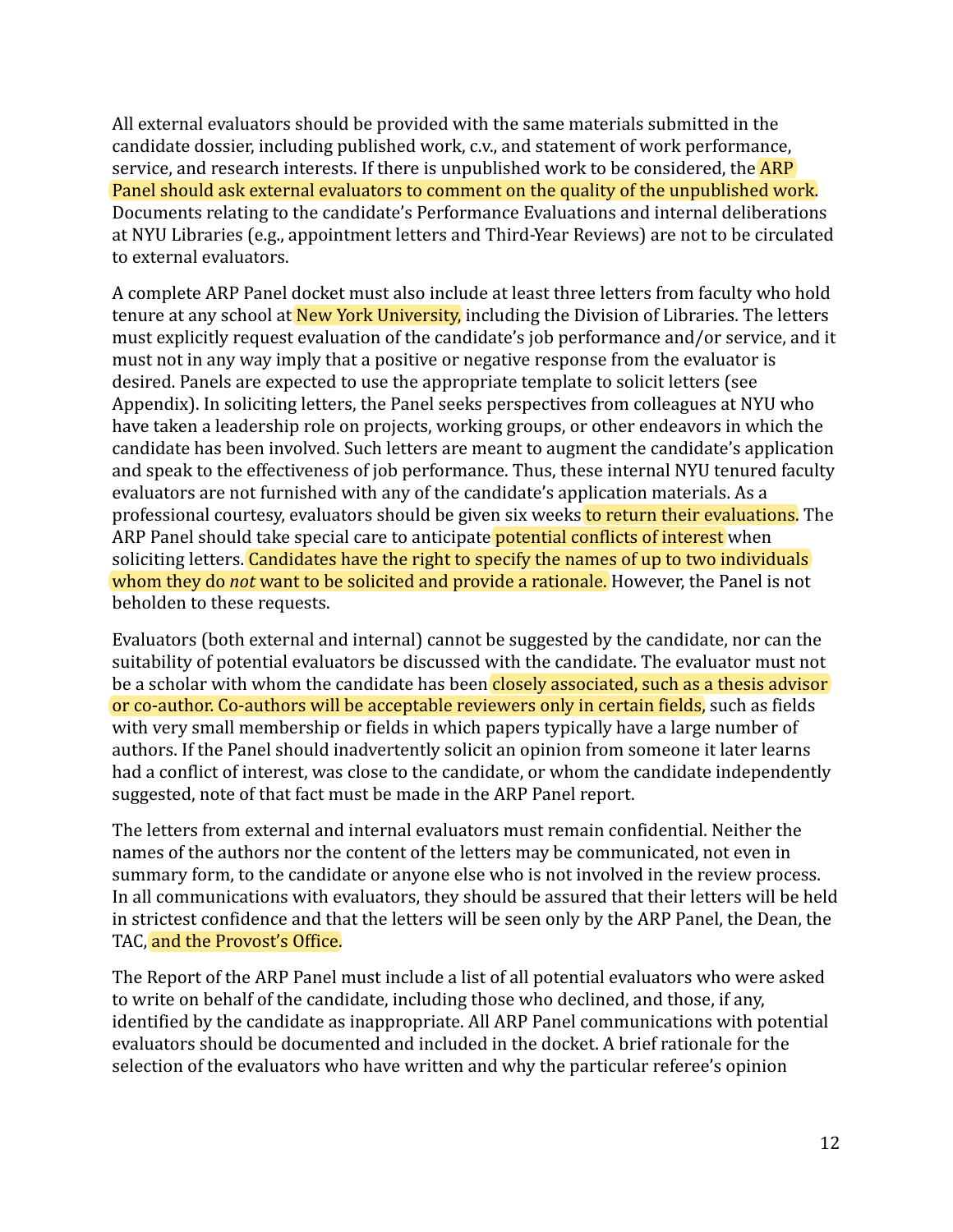matters must be included with the docket, as well as an explanation for each of the declinations. CVs are required for all external evaluators.

# *Recommendation of the ARP Panel*

The Chair of the ARP Panel forwards the completed docket, including the report and the vote of the ARP Panel to the Dean. The report must be a balanced assessment of the candidate's performance. Documents that do not deal with evident weaknesses, in the case of a positive recommendation, or that do not deal with evident strengths, in the case of a negative recommendation, will not be accepted.

The Panel's letter must include a summary of its discussion preceding the vote, as well as a description for non-specialists of the place the candidate's work occupies in the relevant discipline or field. It may also be helpful for the report to include information about the usual criteria for excellence in the candidate's discipline (e.g., quality of venues within which the work appears).

# <span id="page-20-0"></span>**Dean of Libraries Role**

The Dean has *de jure* authority to recommend tenure decisions contrary to faculty advice, although that power is usually used sparingly, and in a properly functioning tenure process it may never be used.

Upon receiving a completed docket from the ARP Panel, the materials are conveyed to the Tenure Advisory Committee (TAC). As an elected committee, the TAC shall advise the Dean on all individual tenure recommendations and on all individual promotion recommendations that involve a tenure decision. The Dean of the Faculty may solicit additional reviews that are treated as confidential and are for their own use, and that of the TAC. To ensure that the Dean does not solicit evaluators already contacted in the process, the **Panel** is required to provide the Dean with a list of all evaluators solicited or considered.

#### <span id="page-20-1"></span>**Tenure Advisory Committee Role**

All tenured members of the library faculty can serve on the Tenure Advisory Committee (TAC), and five members (who do not also currently serve on the ARP) are elected each year. The Dean sits with the TAC without a vote and with their voice confined to procedural issues or responses to questions by the Committee. If there are questions in any particular case, the Chair of the ARP Panel or the full Panel may be asked to attend a meeting of the TAC to clarify the docket or to provide additional information.

The TAC, upon deliberating the case and considering the docket compiled by the Panel, makes its recommendation to the Dean in the form of a written response that includes its own evaluation of the candidate's docket as well as a report of further deliberations. This level of review by the TAC is intended to be the equivalent of the vote of the full faculty that other Departments at the University conduct. After receiving advice, the Dean will forward to the Provost the recommendation of the ARP Panel and TAC as well as their own recommendation for promotion and/or tenure. In the event that a Dean's recommendation is contrary to that of the Panel and/or the TAC, the Dean will provide the respective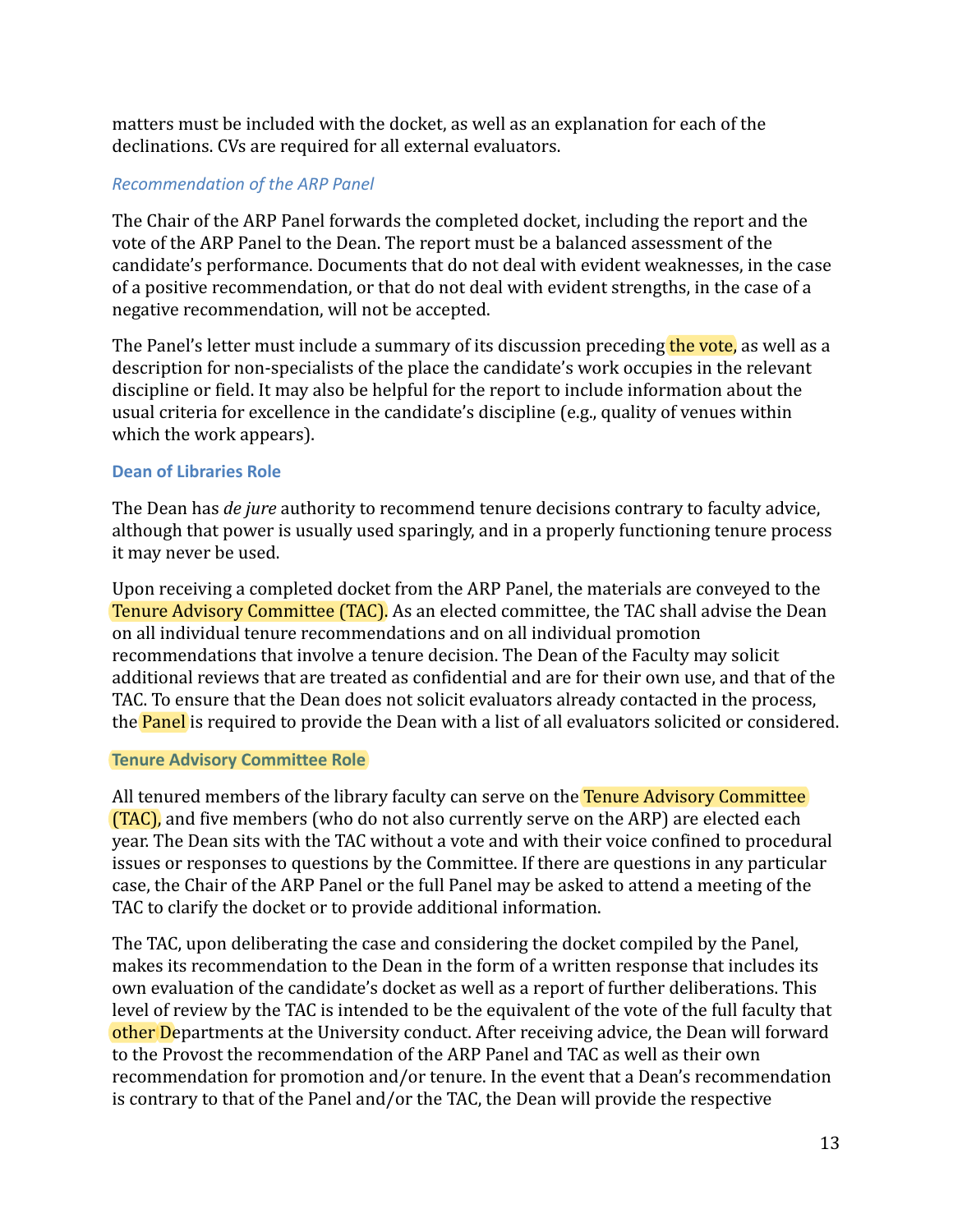$committed(s)$  with their reasons. The **committee(s)** will then have ten business days in which to provide further information or counter-argument(s) before the Dean's final recommendation is made to the Provost. If the Dean has a reasonable doubt about the excellence of the docket, the Dean should share that information in the Dean's report and consider withholding a favorable recommendation. Indicators of doubt may include a split vote within the ARP panel, or a clear difference of opinion between the ARP panel and the TAC. The Dean will ordinarily make a final recommendation to the Provost by April 15.

### **Provost's Role**

The Provost shall evaluate each tenure and promotion docket and recommendation submitted by the Dean. In evaluating a promotion or tenure recommendation submitted by the Dean, the Provost may solicit additional information and/or letters of evaluation, and may appoint an ad hoc advisory committee composed of tenured faculty from NYU schools outside of the Libraries to seek further counsel. The Provost shall support or oppose the Dean's recommendation in their final decision. In those cases, in which the Provost's decision will be contrary to the recommendation of the Dean, the Provost will provide the Dean with the reasons in writing and will give the Dean an opportunity to provide further information or counter-argument before the Provost's final decision. The Provost shall notify the Dean of the final decision, along with reasons thereof, if the Dean's recommendation is disapproved.

### <span id="page-21-0"></span>**Notification of Decision**

Immediately upon notification of the Provost's final decision, the Dean will inform the candidate, the ARP Panel and the TAC.

# <span id="page-21-1"></span>**Guidelines for Appeal**

In the event of a negative decision regarding tenure and/or promotion, the candidate may appeal to the Libraries Faculty Grievance Committee. Should the decision of the Libraries Grievance Committee not be satisfactory to the candidate, they may then further appeal to the President to convene the Faculty Council Grievance Committee, an advisory body made up of faculty from different schools within NYU. It makes its recommendations to the President. Grievance procedures are explained in *The Faculty Handbook*.

# <span id="page-21-2"></span>**Pausing Tenure Clock**

All policies and procedures regarding the stoppage of the tenure clock for faculty are detailed in the [University Guidelines.](https://www.nyu.edu/about/policies-guidelines-compliance/policies-and-guidelines/promotion-and-tenure-guidelines.html) Candidates who have had their tenure clock paused should be evaluated as if they had the tenure clocks of the normal duration (and not extended).

# <span id="page-21-3"></span>**Review Schedule for Guidelines**

NYU Libraries shall review the policies and procedures contained within this document every five years according to the governance structures established by the NYU Libraries Faculty Bylaws. To facilitate a review, the Library Council will charge a working group to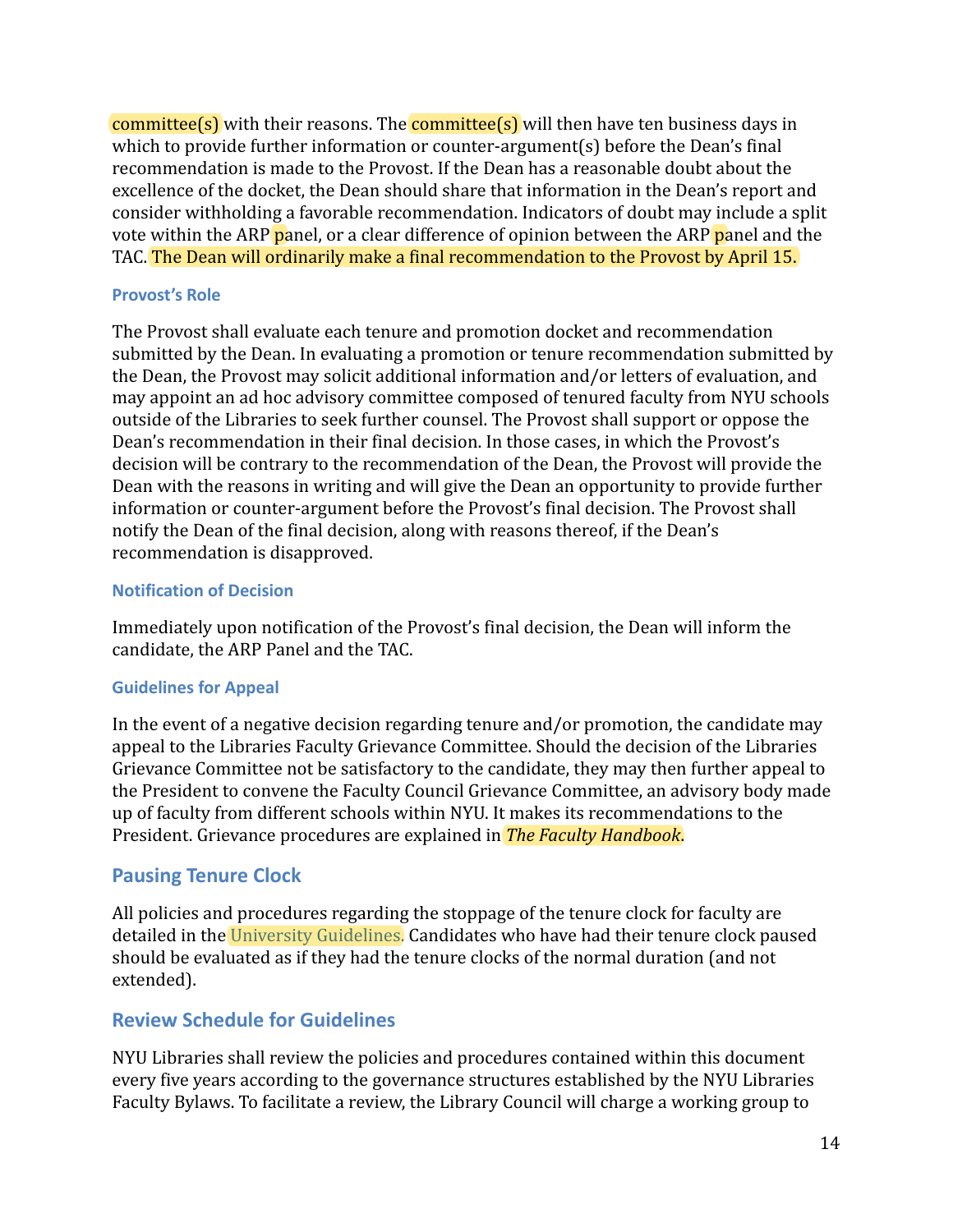investigate the policies, suggest revisions (including revisions to the Library Bylaws, if applicable), and draft a report summarizing changes and recommendations. Once changes to policy are identified, they are sent to the Office of the Provost for initial consultation, then sent to faculty for review and vote for adoption, and finally returned to the Office of the Provost and to other bodies as appropriate for formal review.

# <span id="page-22-0"></span>**Sample Solicitation Letters**

### *Sample Solicitation Letter, External Reviewer, Mandatory Tenure and Promotion*

Dear :

[Candidate name], [Job title] currently an Assistant Curator in the Division of Libraries, is being considered for tenure and promotion. This process is described in the NYU Division of Libraries Guidelines for Promotion & Tenure [link to Guidelines]. Because of your knowledge of the field, we would very much appreciate your evaluation of their published and unpublished research. The candidate's dossier (curriculum vitae, their statement, and copies of published or unpublished works) are available through Interfolio.

It will be of particular value to us if you provided a candid assessment of the strengths and weaknesses of [name]'s research with respect to intellectual quality, originality, and rate of publication. Your comments on the scope and significance of their research and service would be valued. We also request an explicit comparison of the candidate with their peers at comparable points in their careers. Any additional comments you consider pertinent would also be welcome. When evaluating the candidate's scholarship, please consider the candidate's scholarly, artistic, or creative activities in the context of their overall responsibilities, as described in their personal statement. If you have knowledge of [name]'s service to the university and/or the professional community, we would appreciate your commentary on these matters as well.

Please include in your letter a statement of how long and in what specific capacities you have known the candidate. Please note that evaluators must not be a scholar with whom the candidate has been closely associated, such as a thesis advisor, co-author, or other close associate.

To assist in your review, we draw your attention to the fact that this candidate's dossier includes work performed in one or more years in which COVID-19 placed severe restrictions on all faculty members. [If appropriate] Also note that the tenure clock was automatically extended for all tenure-track faculty, including this candidate, for 1 year.

We will need your letter within six weeks, sooner if possible. We are expected to provide biographical information about referees and would be very grateful if you could submit a current curriculum vita with your letter.

Let us assure you that your letter will be kept confidential to the extent allowed by law. It will be available only to the members of the Promotion & Tenure Panel at NYU Libraries, and appropriate decision-makers and review panels within the University. We would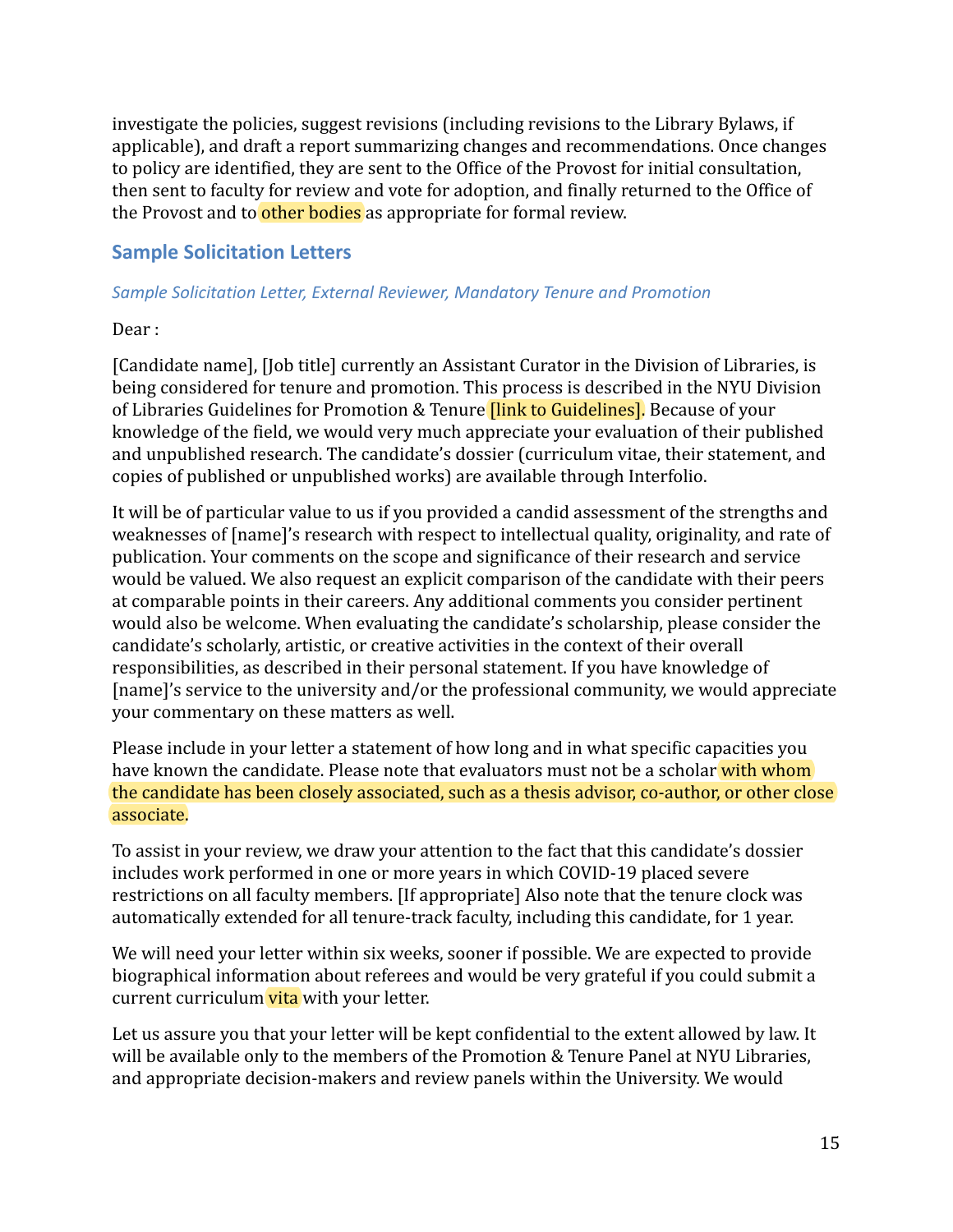appreciate addressing your response to this request to The Promotion & Tenure Panel, NYU Libraries, and submitting via Interfolio.

We thank you for generously assisting us. We realize this is a time-consuming task, but, as you know, it is a critical element of the academic process of peer review.

Sincerely, XXXXXX Promotion & Tenure Panel Appointment, Reappointment, and Promotion Committee NYU Libraries

# *Sample Solicitation Letter, Promotion review for promotion to Curator*

Dear :

[Candidate name], [Job title] currently an Associate Curator in the Division of Libraries, is being considered for promotion to the rank of Full Curator, a process described in the NYU Division of Libraries Guidelines for Promotion & Tenure **[link to Guidelines]**. Because of your knowledge of the field, we would very much appreciate your evaluation of their published and unpublished research.

The candidate's dossier (curriculum vitae, their statement, and copies of published or unpublished works) is available through Interfolio. If you need copies of any other of their published or unpublished works to make your evaluation, please let us know immediately, and they will be sent. It will be of particular value to us if you provided a candid assessment of the strengths and weaknesses of [name]'s research with respect to intellectual quality, originality, and rate of publication. Your comments on the scope and significance of their research and service would be valued. We also request an explicit comparison of the candidate with their peers at comparable points in their careers. Any additional comments you consider pertinent would be welcome. When evaluating the candidate's scholarship be mindful that the professional roles and responsibilities of academic faculty librarians differ widely from faculty in other disciplines. Contributions to knowledge in librarianship may not take the form or extent of scholarly research and publication expected in other academic fields.

For promotion to full Curator, the candidate for promotion must show evidence of significant academic achievement beyond the work considered at the point of having been awarded tenure. The normal expectation will be the publication of significant new research, professional advancement, and impactful service to the university and/or profession since the conferring of tenure. The candidate was conferred tenure and **P**romoted to Associate Curator in [DATE here].

Please include in your letter a statement of how long and in what specific capacities you have known the candidate. Please note that evaluators must not be a scholar with whom the candidate has been closely associated, such as a thesis advisor, co-author, or other close associate.

We will need your letter within six weeks, sooner if possible. We are expected to provide biographical information about referees. We would, therefore, be very grateful if you could submit with your letter a current curriculum vita.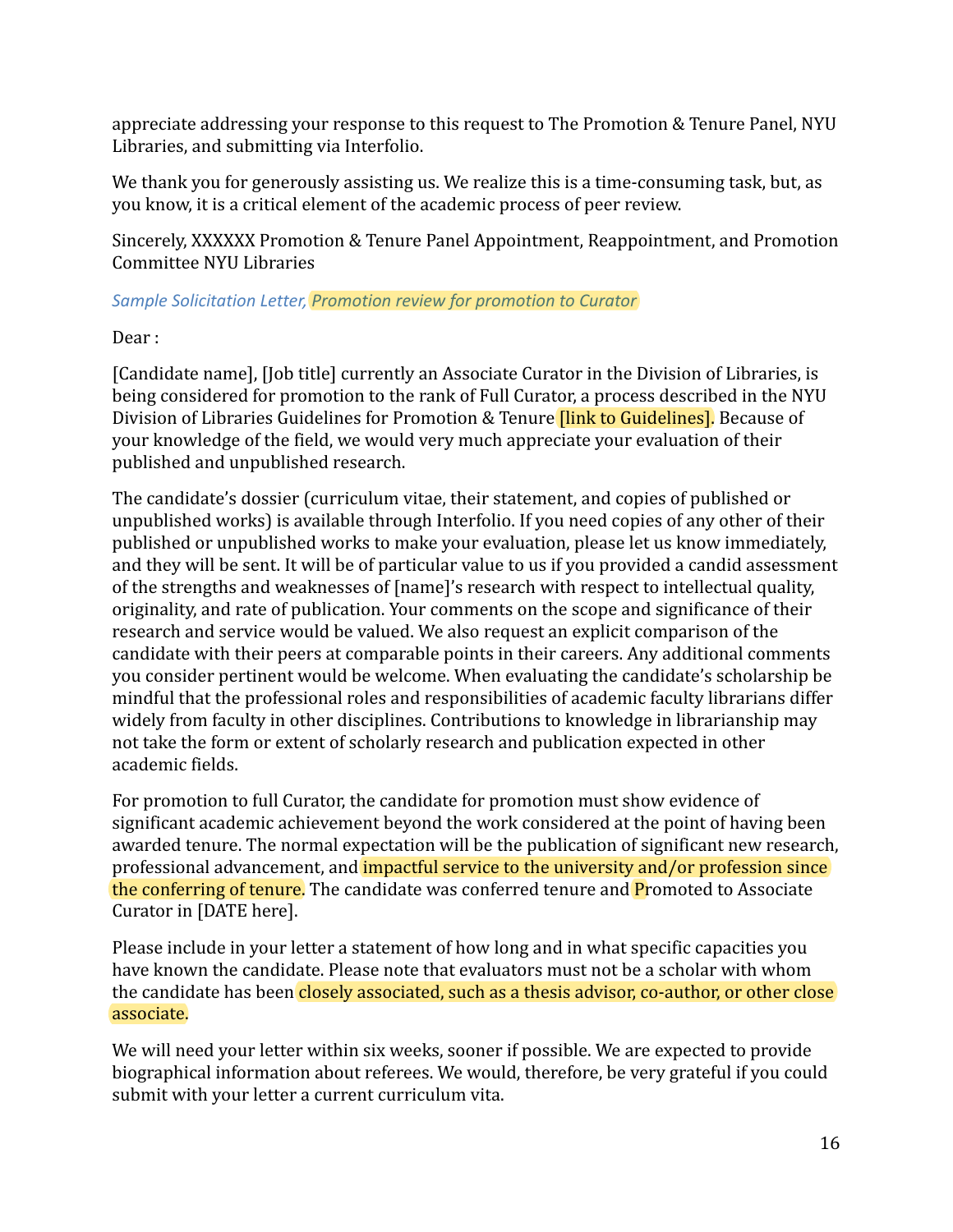Let us assure you that your letter will be kept confidential to the extent allowed by law. It will be available only to the members of the Promotion & Tenure Panel at NYU Libraries, and appropriate decision-makers and review panels within the University.

We would appreciate addressing your response to this request to the Promotion & Tenure Panel, NYU Libraries, and submitting via Interfolio. We thank you for generously assisting us. We realize this is a time-consuming task, but, as you know, it is a critical element of the academic process of peer review.

Sincerely, XXXXXX Appointment, Reappointment, and Promotion Committee Panel NYU Libraries

# *Sample Solicitation Letter, Internal Reviewer, Mandatory Tenure and Promotion*

Dear :

[Candidate name], [Job title] is currently an Assistant Curator in the Division of Libraries and is being considered for tenure and promotion.

The process for tenure and promotion and the role of internal reviewers is described in the NYU Division of Libraries Guidelines for Promotion & Tenure [insert link].

Reviews from within NYU Libraries or from members of the NYU Faculty should evaluate work performance and the effectiveness of service to the university and the profession. Therefore, we ask that you, as a member of the NYU Faculty, provide your candid assessment of the candidates strengths and weaknesses in those two areas alone. [Attached to this request is a listing of the candidate appointment dates and titles, and a listing of all service and committee work for NYU.]

Candidates for Tenure must demonstrate excellence in their work performance and demonstrate how their work has had a substantive impact on Libraries programs and services. The most important criterion for tenure is the effectiveness of performance as a librarian, which is evidenced by the candidate's continuing ability to perform at the highest professional level in areas that contribute to the educational and research mission of the University.

Please include in your letter a statement of how long and in what specific capacities you have known the candidate. Please note that evaluators must not be an individual with whom the candidate has been closely associated, such as a thesis advisor, co-author, or other close associate.

To assist in your review, we draw your attention to the fact that this candidate's dossier includes work performed in one or more years in which COVID-19 placed severe restrictions on all faculty members. [If appropriate] Also note that the tenure clock was automatically extended for all tenure-track faculty, including this candidate, for 1 year.

We will need to receive your letter by [DATE], sooner if possible.